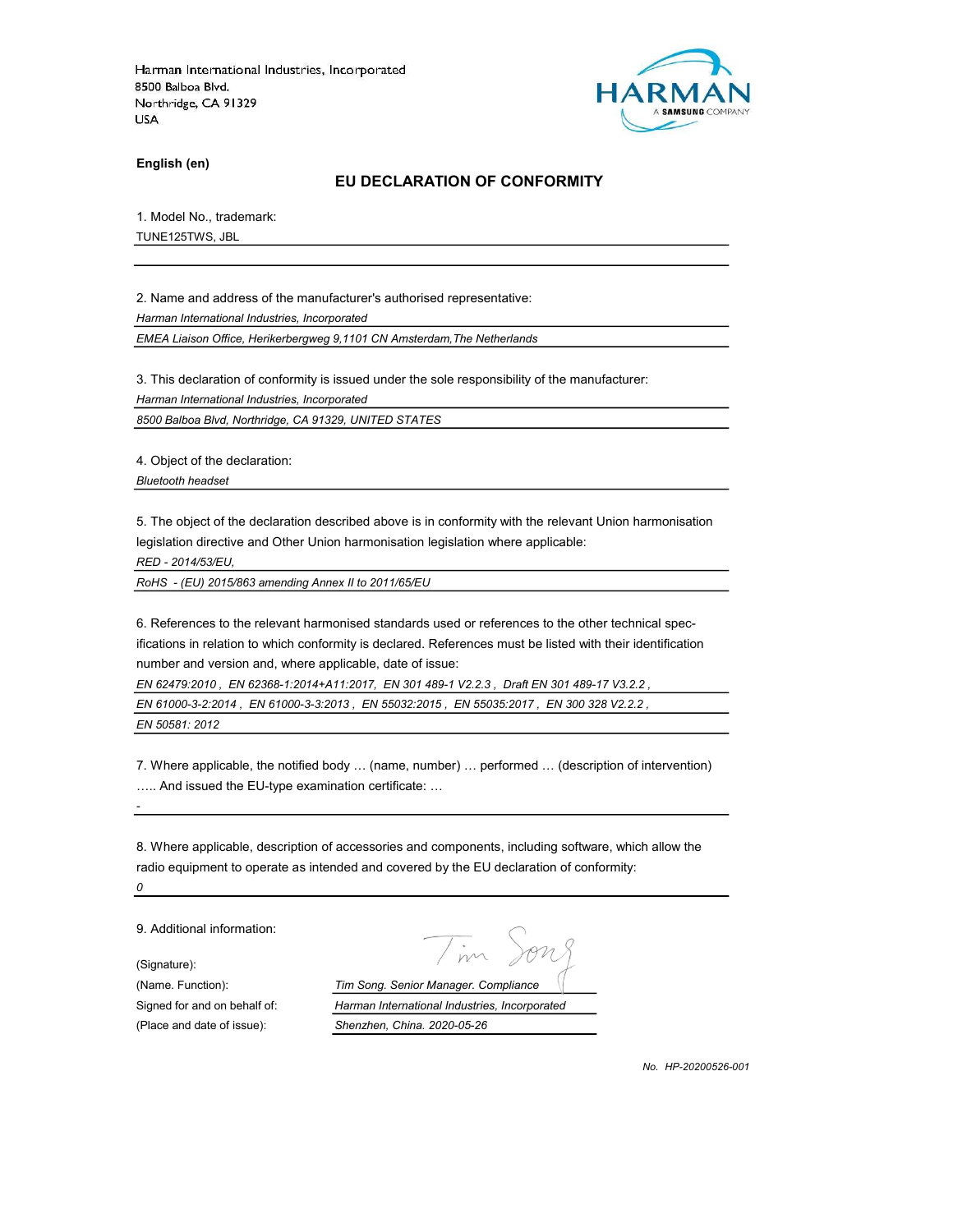

Български (bg)

#### ЕС ДЕКЛАРАЦИЯ ЗА СЪОТВЕТСТВИЕ

1.Модел No., търговска марка : TUNE125TWS, JBL

2. Име и адрес на производителя или на неговия упълномощен представител: Harman International Industries, Incorporated EMEA Liaison Office, Herikerbergweg 9,1101 CN Amsterdam,The Netherlands

3. Настоящата декларация за съответствие е издадена на отговорността на производителя: Harman International Industries, Incorporated

8500 Balboa Blvd, Northridge, CA 91329, UNITED STATES

4. Предмет на декларацията: Bluetooth headset

5. Предметът на декларацията, описан по-горе, отговаря на съответното законодателство на Съюза за хармонизация Директива и Друго законодателство на Съюза за хармонизация, когато е приложимо: RED - 2014/53/EU,

RoHS - (EU) 2015/863 amending Annex II to 2011/65/EU

6. Позоваване на използваните хармонизирани стандарти или позоваване на други технически спецификации, по отно отношение на които се декларира съответствие.При позоваването трябва да се посочва техният идентификационен номер и версията им и,ако е приложимо,дата на издаване: EN 62479:2010 , EN 62368-1:2014+A11:2017, EN 301 489-1 V2.2.3 , Draft EN 301 489-17 V3.2.2 ,

EN 61000-3-2:2014 , EN 61000-3-3:2013 , EN 55032:2015 , EN 55035:2017 , EN 300 328 V2.2.2 ,

EN 50581: 2012

7. Когато е приложимо, нотифицираният орган… (наименование, номер)… извърши … (описание на извършеното) … и издаде сертификата за ЕС изследване на типа: …

8. Когато е приложимо, описание на принадлежностите и компонентите, включително софтуер, които позволяват на радиосъоръжението да работи по предназначение и които са обхванати от ЕС декларацията за съответствие:

0

-

9. Допълнителна информация:

(подпис):

Tim Song

(име, длъжност): Tim Song. Senior Manager. Compliance

Подписано за и от името на: Harman International Industries, Incorporated (място и дата на издаване): Shenzhen, China. 2020-05-26

№ HP-20200526-001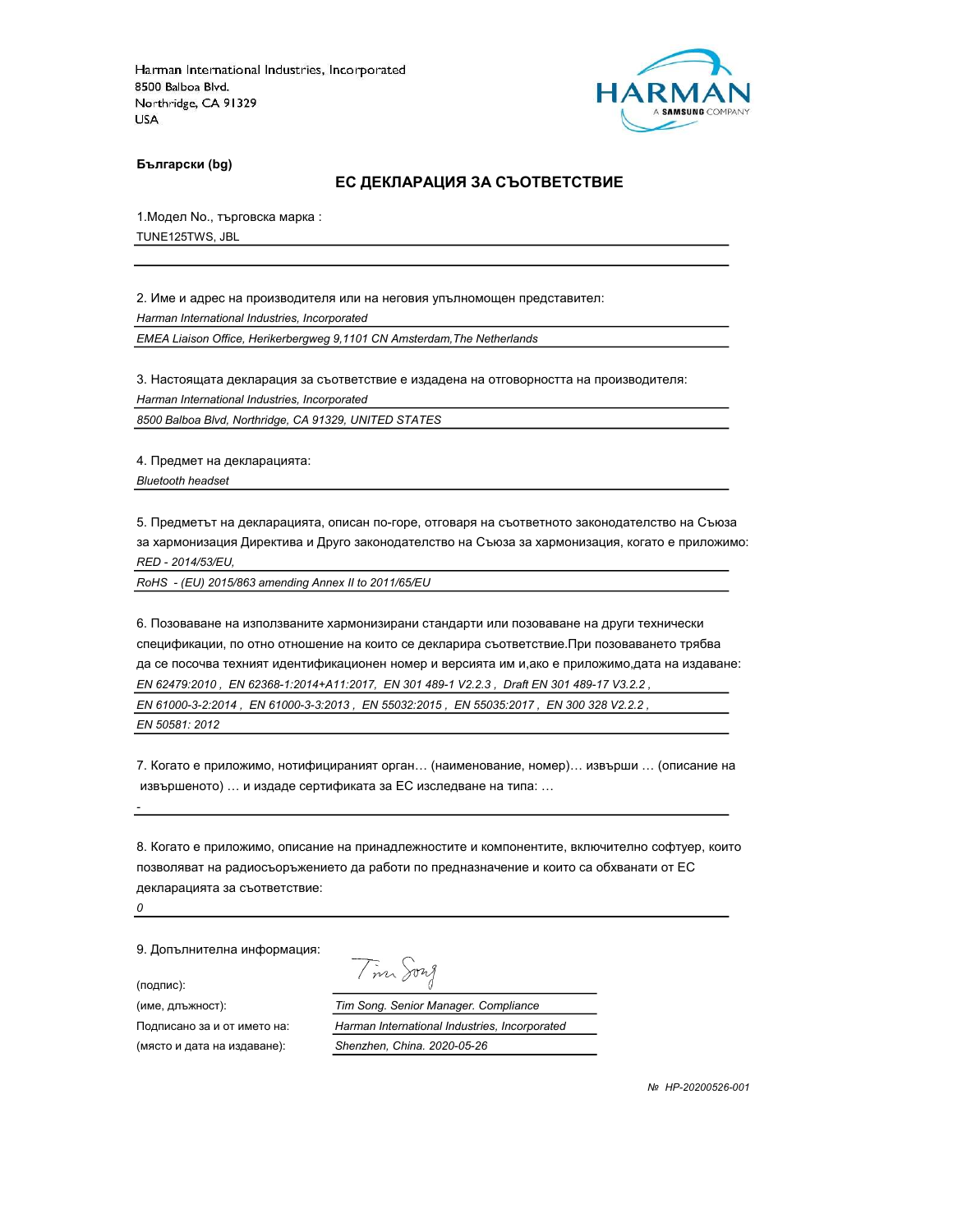

Deutsch (de)

# EU-KONFORMITÄTSERKLÄRUNG

1. Modell Nr., Handelsmarke:

TUNE125TWS, JBL

2. Name und Anschrift des Herstellers oder seines Bevollmächtigten: Harman International Industries, Incorporated

EMEA Liaison Office, Herikerbergweg 9,1101 CN Amsterdam,The Netherlands

3. Die alleinige Verantwortung für die Ausstellung dieser Konformitätserklärung trägt der Hersteller: Harman International Industries, Incorporated

8500 Balboa Blvd, Northridge, CA 91329, UNITED STATES

4. Gegenstand der Erklärung Bluetooth headset

5. Der oben beschriebene Gegenstand der Erklärung erfüllt die einschlägigen Harmonisierungsrecht -svorschriften der Union Richtlinie und gegebenenfalls weitere Harmonisierungsrechtsvorschriften der Union: RED - 2014/53/EU,

RoHS - (EU) 2015/863 amending Annex II to 2011/65/EU

6.Angabe der einschlägigen harmonisierten Normen, die zugrunde gelegt wurden, oder Angabe der anderen technischen Spezifikationen, bezüglich derer die Konformität erklärt wird: Dabei müssen die jeweilige Kennnummer,die angewandte Fassung und gegebenenfalls das Ausgabedatum angegeben werden: EN 62479:2010 , EN 62368-1:2014+A11:2017, EN 301 489-1 V2.2.3 , Draft EN 301 489-17 V3.2.2 ,

EN 61000-3-2:2014 , EN 61000-3-3:2013 , EN 55032:2015 , EN 55035:2017 , EN 300 328 V2.2.2 ,

EN 50581: 2012

7. Falls zutreffend — Die notifizierte Stelle … (Name, Kennnummer) hat … (Beschreibung ihrer Mitwirkung) … und folgende EU-Baumusterprüfbescheinigung ausgestellt:

8.Falls vorhanden — Beschreibung des Zubehörs und der Bestandteile einschließlich Software,die den bestimmungsgemäßen Betrieb der Funkanlage ermöglichen und von der EU-Konformitätserklärung erfasst werden:

0

-

9. Zusatzangaben

(Unterschrift):

Tim Song

(Name, Funktion): Tim Song. Senior Manager. Compliance

Unterzeichnet und im Namen von: Harman International Industries, Incorporated (Ort und Datum der Ausstellung): Shenzhen, China. 2020-05-26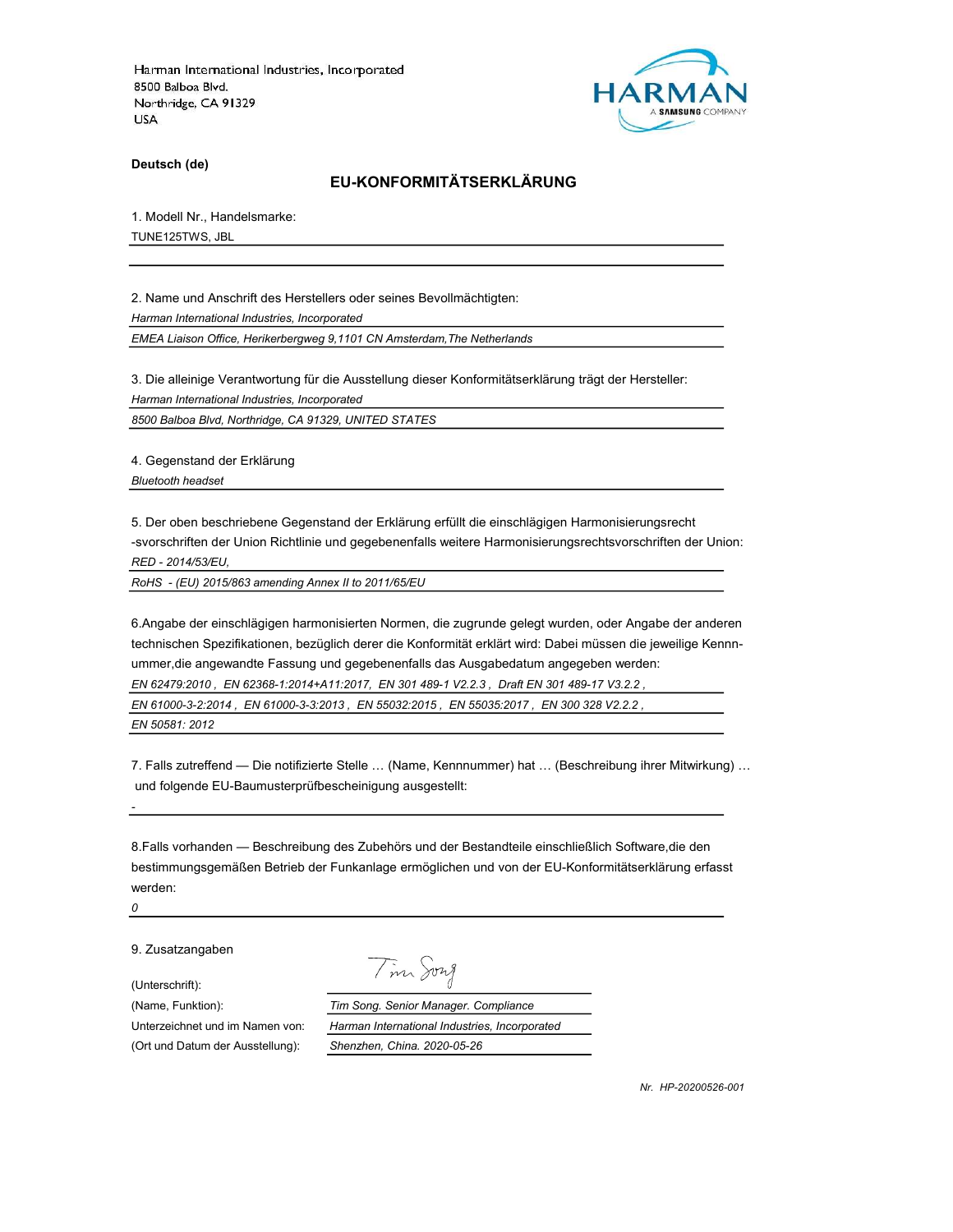

Hrvatski (hr)

### EU IZJAVA O SUKLADNOSTI

1.Model br.,marka

TUNE125TWS, JBL

2. Ime i adresa proizvođača ili njegovog ovlaštenog zastupnika: Harman International Industries, Incorporated EMEA Liaison Office, Herikerbergweg 9,1101 CN Amsterdam,The Netherlands

3. Za izdavanje ove izjave o sukladnosti odgovoran je isključivo proizvođač:

Harman International Industries, Incorporated

8500 Balboa Blvd, Northridge, CA 91329, UNITED STATES

4. Predmet izjave:

Bluetooth headset

5. Prethodno opisani predmet izjave u skladu je s relevantnim zakonodavstvom Unije o usklađivanju i drugim zakonodavstvom Unije o usklađivanju prema potrebi:

RED - 2014/53/EU,

RoHS - (EU) 2015/863 amending Annex II to 2011/65/EU

6. Upućivanja na odgovarajuće usklađene norme koje se upotrebljavaju ili upućivanje na druge tehničke specifikacije u odnosu na koje se deklarira sukladnost. Upućivanja moraju biti navedena s identifikacijskim brojem i verzijom te, prema potrebi, datumom izdavanja:

EN 62479:2010 , EN 62368-1:2014+A11:2017, EN 301 489-1 V2.2.3 , Draft EN 301 489-17 V3.2.2 ,

EN 61000-3-2:2014 , EN 61000-3-3:2013 , EN 55032:2015 , EN 55035:2017 , EN 300 328 V2.2.2 ,

EN 50581: 2012

7.Prema potrebi, prijavljeno tijelo ... (naziv, broj) … provelo je … (opis intervencije) … i izdalo potvrdu o EU ispitivanju tipa:

8. Prema potrebi, opis dodatne opreme i sastavnica, uključujući softver, koji omogućuju normalan rad radijske opreme koji je obuhvaćen EU izjavom o sukladnosti:

0

-

9. Dodatne informacije:

(potpis): (mjesto i datum izdavanja): Shenzhen, China. 2020-05-26

Tim Song

(ime, funkcija) Tim Song. Senior Manager. Compliance Potpisano za i u ime: <br>
Harman International Industries, Incorporated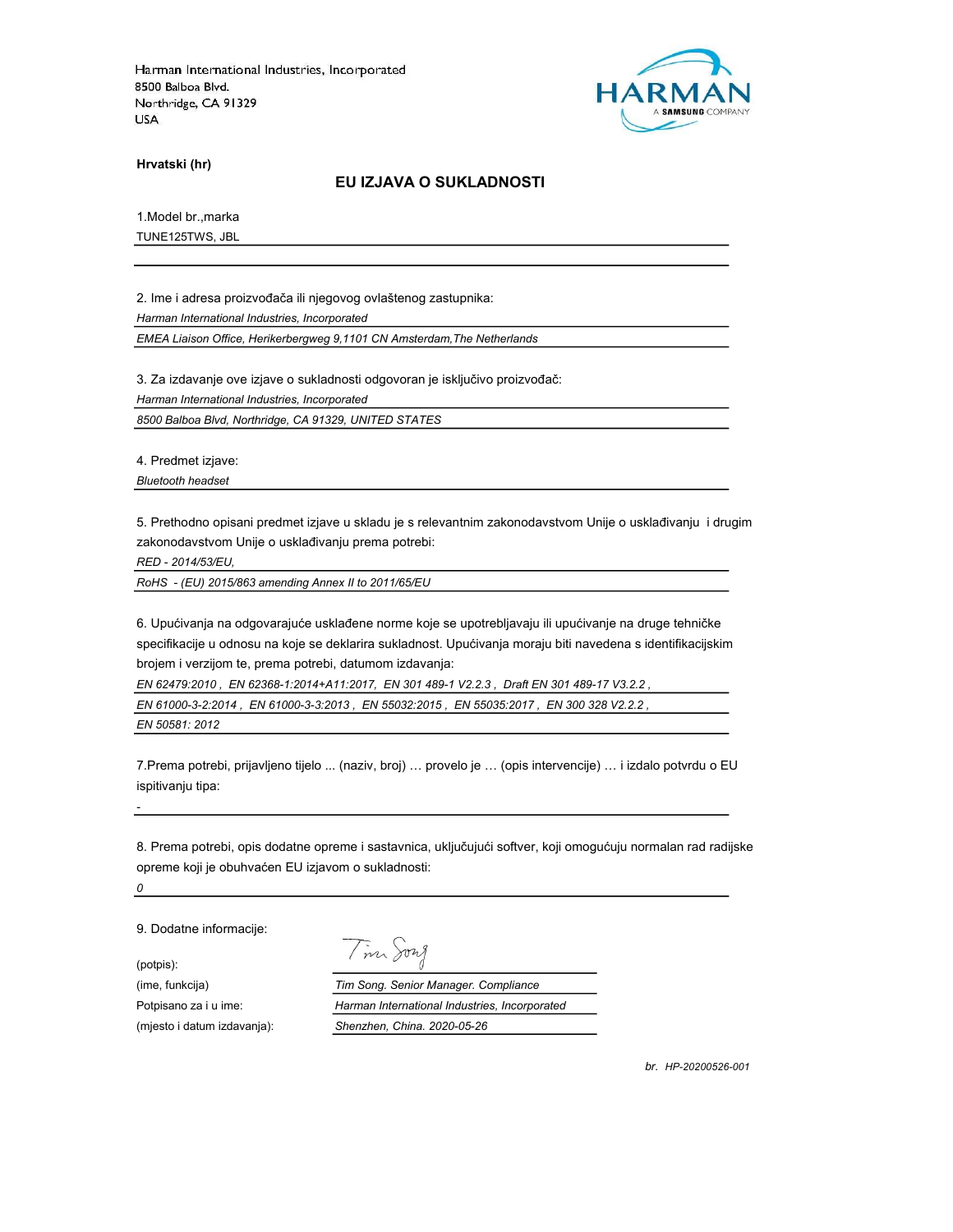

čeština (cs)

# EU PROHLÁŠENÍ O SHODĚ

1. Model č.,ochranná známka:

TUNE125TWS, JBL

2. Jméno a adresa výrobce nebo jeho zplnomocněného zástupce: Harman International Industries, Incorporated

EMEA Liaison Office, Herikerbergweg 9,1101 CN Amsterdam,The Netherlands

3. Toto prohlášení o shodě se vydává na výhradní odpovědnost výrobce: Harman International Industries, Incorporated

8500 Balboa Blvd, Northridge, CA 91329, UNITED STATES

4. Předmět prohlášení:

Bluetooth headset

5. Výše popsaný předmět prohlášení je ve shodě s příslušnými harmonizovanými právními předpisy Unie a náležitých případech další harmonizované právní předpisy Unie:

RED - 2014/53/EU,

RoHS - (EU) 2015/863 amending Annex II to 2011/65/EU

6. Odkazy na příslušné harmonizované normy, které byly použity, nebo na jiné technické specifikace, na jejichž základě se shoda prohlašuje. Odkazy se uvedou s jejich identifikačním číslem a verzí a v příslušných případech rovněž s datem vydání:

EN 62479:2010 , EN 62368-1:2014+A11:2017, EN 301 489-1 V2.2.3 , Draft EN 301 489-17 V3.2.2 , EN 61000-3-2:2014 , EN 61000-3-3:2013 , EN 55032:2015 , EN 55035:2017 , EN 300 328 V2.2.2 , EN 50581: 2012

7. Případně: oznámený subjekt ... (název, číslo) … provedl … (popis opatření) … a vydal certifikát EU přezkoušení typu:

8.V příslušných případech popis příslušenství a součástí, včetně softwaru, které umožňují zamýšlené fungování rádiového zařízení v souladu s EU prohlášením o shodě:

0

-

9. Další informace:

(podpis):

Tim Song

(jméno, funkce): Tim Song. Senior Manager. Compliance Podepsáno za a jménem: Harman International Industries, Incorporated (místo a datum vydání): Shenzhen, China. 2020-05-26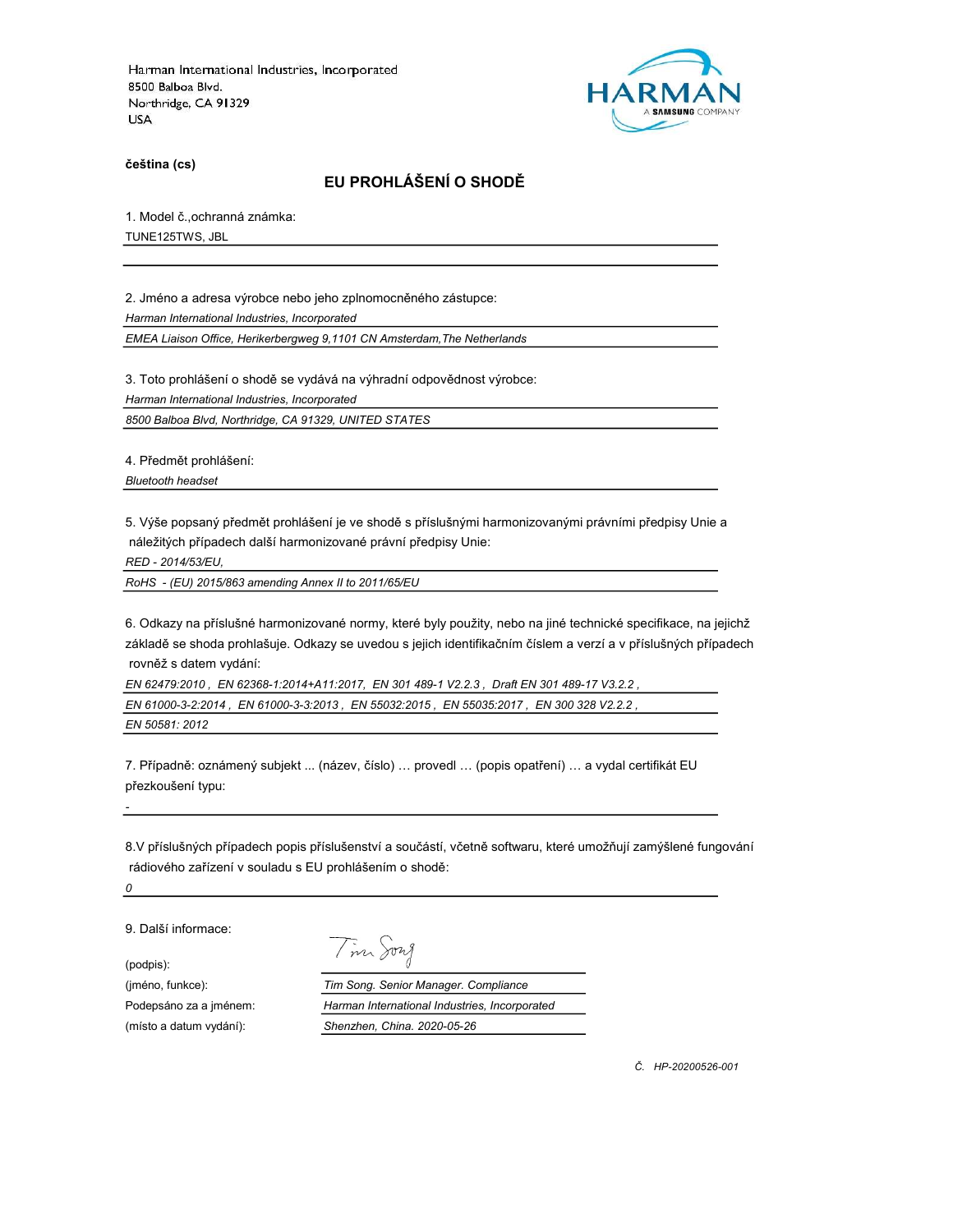

eesti keel (et)

### ELI VASTAVUSDEKLARATSIOON

1. Tootenumber,kaubamärk:

TUNE125TWS, JBL

2. Tootja või tema volitatud esindaja nimi ja aadress:

Harman International Industries, Incorporated

EMEA Liaison Office, Herikerbergweg 9,1101 CN Amsterdam,The Netherlands

3. Käesolev vastavusdeklaratsioon on välja antud tootja ainuvastutusel:

Harman International Industries, Incorporated

8500 Balboa Blvd, Northridge, CA 91329, UNITED STATES

4. Deklareeritav toode:

Bluetooth headset

5. Ülalkirjeldatud deklareeritav toode on kooskõlas asjakohaste liidu ühtlustamisõigusaktidega ja Muud liidu ühtlustamisõigusaktid (vajaduse korral):

RED - 2014/53/EU,

RoHS - (EU) 2015/863 amending Annex II to 2011/65/EU

6. Viited kasutatud harmoneeritud standarditele või muudele tehnilistele kirjeldustele, millele vastavust deklareeritakse. Viidetele peab lisama nende identifitseerimisnumbri ja versiooni ning vajaduse korral väljaandmise kuupäeva:

EN 62479:2010 , EN 62368-1:2014+A11:2017, EN 301 489-1 V2.2.3 , Draft EN 301 489-17 V3.2.2 ,

EN 61000-3-2:2014 , EN 61000-3-3:2013 , EN 55032:2015 , EN 55035:2017 , EN 300 328 V2.2.2 ,

EN 50581: 2012

7.Vajaduse korral: teavitatud asutus … (nimi, number) … teostas … (tegevuse kirjeldus) … ja andis välja Eli tüübihindamistõendi:

8.Vajaduse korral selliste tarvikute ja osade, samuti tarkvara kirjeldus, mis võimaldavad raadioseadet kasutada ettenähtud otstarbel ja kooskõlas ELi vastavusdeklaratsiooniga:

0

-

9. Lisateave:

(allkiri):

Tim Song

(nimi, ametinimetus): Tim Song. Senior Manager. Compliance Alla kirjutanud (kelle poolt/nimel): Harman International Industries, Incorporated (väljaandmise koht ja kuupäev): Shenzhen, China. 2020-05-26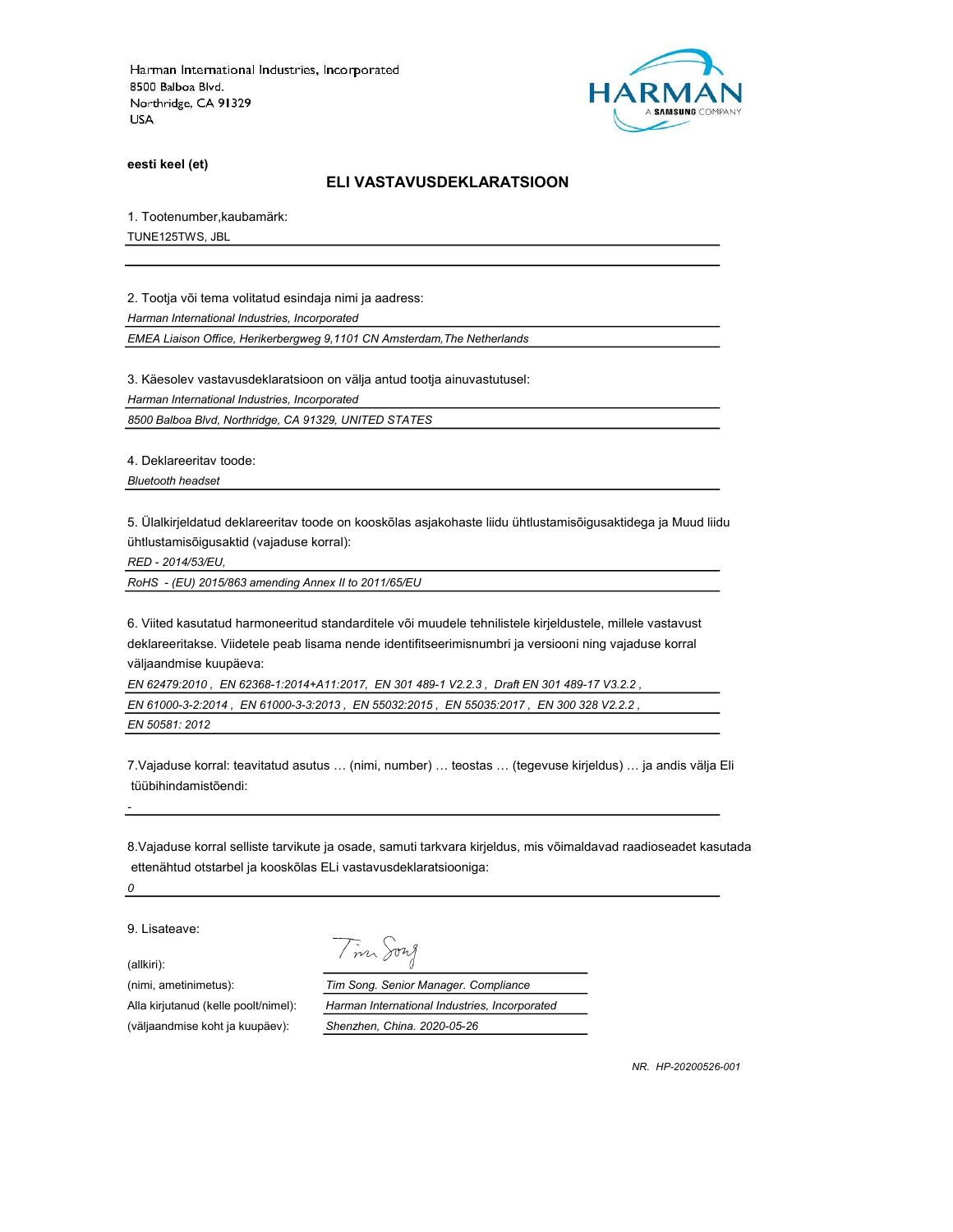

español (es)

### DECLARACIÓN UE DE CONFORMIDAD

1. Nombre del Modelo,marca:

TUNE125TWS, JBL

2. Nombre y dirección del fabricante o de su representante autorizado: Harman International Industries, Incorporated

EMEA Liaison Office, Herikerbergweg 9,1101 CN Amsterdam,The Netherlands

3. La presente declaración de conformidad se expide bajo la exclusiva responsabilidad del fabricante. Harman International Industries, Incorporated

8500 Balboa Blvd, Northridge, CA 91329, UNITED STATES

4. Objeto de la declaración:

Bluetooth headset

5. El objeto de la declaración descrito anteriormente es conforme con la legislación de armonización pertinente de la Unión y Otra legislación de armonización de la Unión, cuando sea aplicable: RED - 2014/53/EU,

RoHS - (EU) 2015/863 amending Annex II to 2011/65/EU

6.Referencias a las normas armonizadas pertinentes utilizadas o referencias a las otras especificaciones técnicas en relación con las cuales se declara la conformidad. Las referencias se enumerarán con su número de identificación y su versión y, en su caso, la fecha de emisión:

EN 62479:2010 , EN 62368-1:2014+A11:2017, EN 301 489-1 V2.2.3 , Draft EN 301 489-17 V3.2.2 ,

| EN 61000-3-2:2014,EN 61000-3-3:2013,EN 55032:2015,EN 55035:2017,EN 300 328 V2.2.2, |  |  |
|------------------------------------------------------------------------------------|--|--|
| EN 50581: 2012                                                                     |  |  |

7. Cuando proceda: El organismo notificado … (nombre, número) … ha efectuado … (descripción de la intervención) … y expedido el certificado de examen UE de tipo:

8. Cuando proceda, descripción de los accesorios y componentes, incluido el software, que permiten que el equipo radioeléctrico funcione como estaba previsto y esté amparado por la declaración UE de conformidad: 0

9. Información adicional:

-

(Firma):

Tim Song

(nombre, cargo): Tim Song. Senior Manager. Compliance Firmado en nombre de: Harman International Industries, Incorporated (lugar y fecha de expedición): Shenzhen, China. 2020-05-26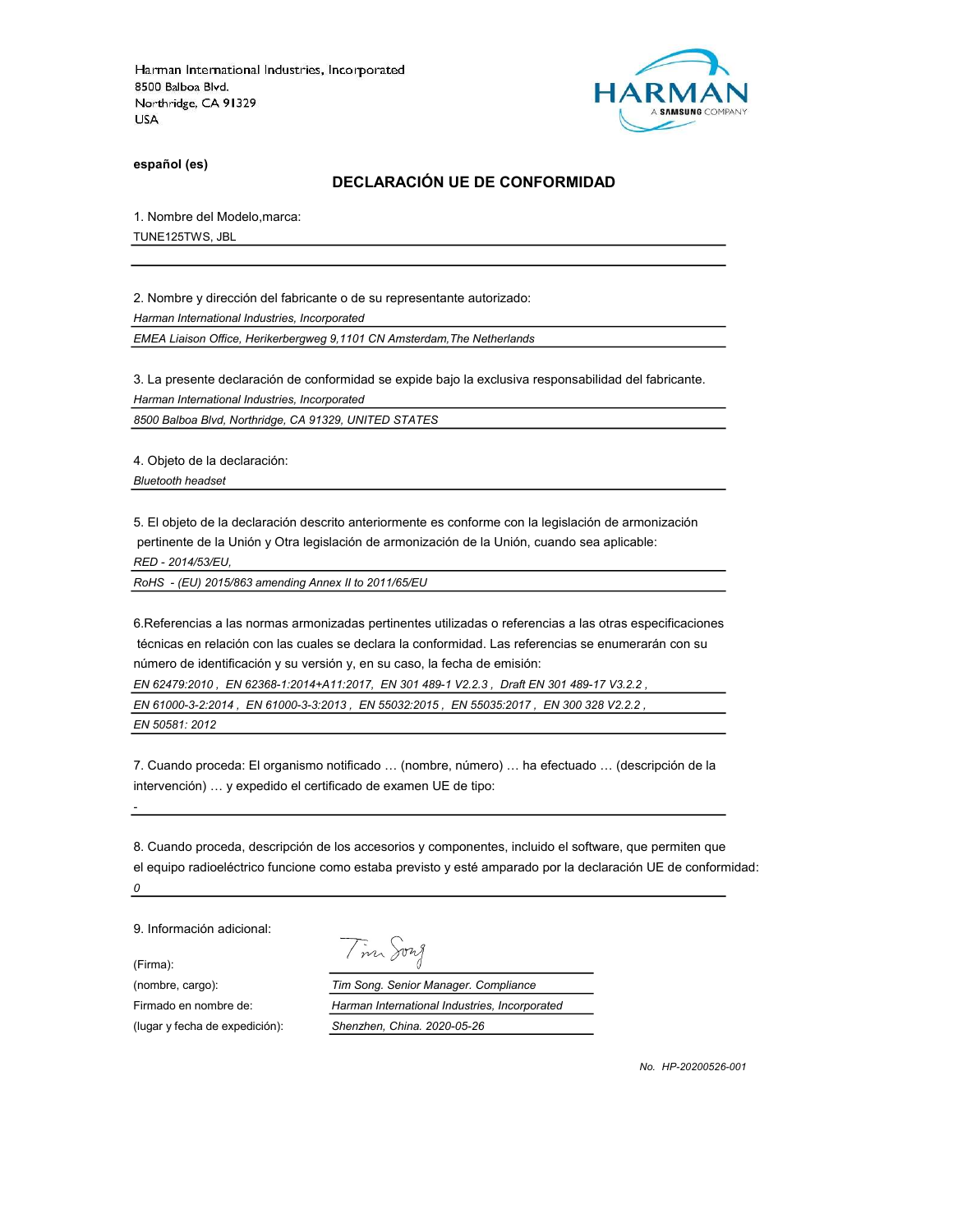

italiano (it)

#### DICHIARAZIONE DI CONFORMITÀ UE

1. Modello n.,brand:

TUNE125TWS, JBL

2. Nome e indirizzo del fabbricante o del suo rappresentante autorizzato: Harman International Industries, Incorporated EMEA Liaison Office, Herikerbergweg 9,1101 CN Amsterdam,The Netherlands

3. La presente dichiarazione di conformità è rilasciata sotto l'esclusiva responsabilità del fabbricante: Harman International Industries, Incorporated

8500 Balboa Blvd, Northridge, CA 91329, UNITED STATES

4. Oggetto della dichiarazione: Bluetooth headset

5. L'oggetto della dichiarazione di cui sopra è conforme alla pertinente normativa di armonizzazione dell'Unione e Se del caso, altre normative di armonizzazione dell'Unione:

RED - 2014/53/EU,

RoHS - (EU) 2015/863 amending Annex II to 2011/65/EU

6. Riferimento alle pertinenti norme armonizzate utilizzate o riferimenti alle altre specifiche tecniche in relazione alle quali è dichiarata la conformità. I riferimenti devono essere indicati con il loro numero di identificazione e versione e, se del caso, la data di emissione:

EN 62479:2010 , EN 62368-1:2014+A11:2017, EN 301 489-1 V2.2.3 , Draft EN 301 489-17 V3.2.2 ,

EN 61000-3-2:2014 , EN 61000-3-3:2013 , EN 55032:2015 , EN 55035:2017 , EN 300 328 V2.2.2 ,

EN 50581: 2012

7. Se del caso, l'organismo notificato … (denominazione, numero) … ha effettuato … (descrizione dell'intervento) … e rilasciato il certificato di esame UE del tipo:

8. Se del caso, una descrizione degli accessori e dei componenti inclusi nella dichiarazione di con -formità UE,compreso il software, che consentono all'apparecchiatura radio di funzionare come previsto: 0

9. Informazioni supplementari:

(Firma):

-

(luogo e data del rilascio): Shenzhen, China. 2020-05-26

Tim Song

(nome, funzione): Tim Song. Senior Manager. Compliance Firmato a nome e per conto di: Harman International Industries, Incorporated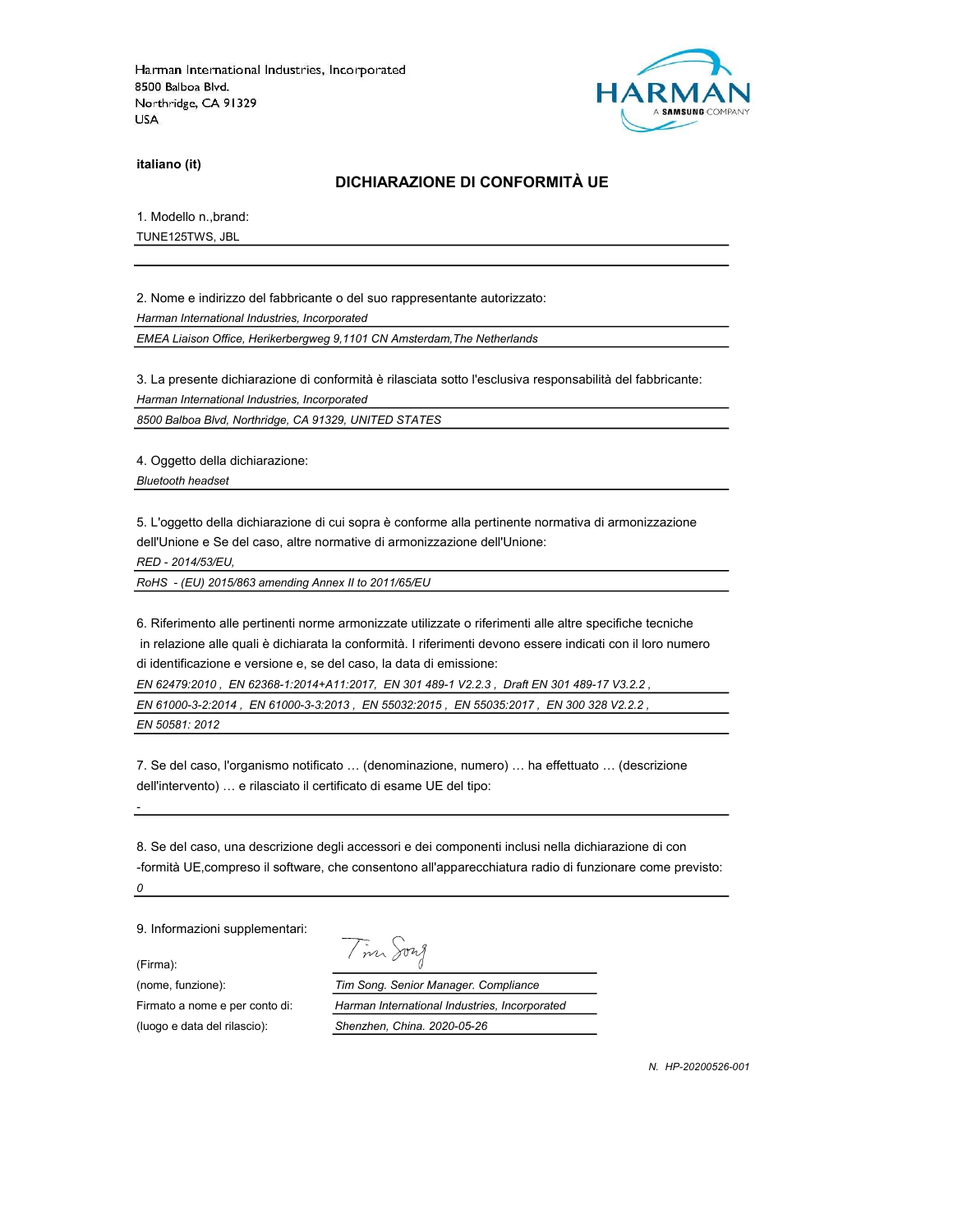

dansk (da)

### EU-OVERENSSTEMMELSESERKLÆRING

1. Model nr.,mærke:

TUNE125TWS, JBL

2. Navn og adresse på fabrikanten eller dennes bemyndigede repræsentant: Harman International Industries, Incorporated EMEA Liaison Office, Herikerbergweg 9,1101 CN Amsterdam,The Netherlands

3. Denne overensstemmelseserklæring udstedes på fabrikantens ansvar:

Harman International Industries, Incorporated

8500 Balboa Blvd, Northridge, CA 91329, UNITED STATES

4. Erklæringens genstand:

Bluetooth headset

5. Genstanden for erklæringen, som beskrevet ovenfor, er i overensstemmelse med den relevante EU-harmoniseringslovgivning og Eventuelt anden EU-harmoniseringslovgivning:

RED - 2014/53/EU,

RoHS - (EU) 2015/863 amending Annex II to 2011/65/EU

6.Henvisninger til de relevante anvendte harmoniserede standarder eller henvisninger til de andre tekniske specifikationer, som der erklæres overensstemmelse med. Henvisninger angives med deres identifikationsnummer og version og eventuelt udstedelsesdato:

EN 62479:2010 , EN 62368-1:2014+A11:2017, EN 301 489-1 V2.2.3 , Draft EN 301 489-17 V3.2.2 ,

EN 61000-3-2:2014 , EN 61000-3-3:2013 , EN 55032:2015 , EN 55035:2017 , EN 300 328 V2.2.2 ,

EN 50581: 2012

7. Hvor det er relevant, det bemyndigede organ … (navn, nummer) har foretaget … (beskrivelse af aktiviteten) … og udstedt EU-typeafprøvningsattest:

8. I givet fald beskrivelse af tilbehør og komponenter, herunder software, som får radioudstyret til at fungere efter hensigten og er dækket af EU-overensstemmelseserklæringen:

0

-

9. Supplerende oplysninger:

(Underskrift):

(udstedelsessted og -dato): Shenzhen, China. 2020-05-26

Tim Song

(navn, stilling) (underskrift): Tim Song. Senior Manager. Compliance Underskrevet for og på vegne af: Harman International Industries, Incorporated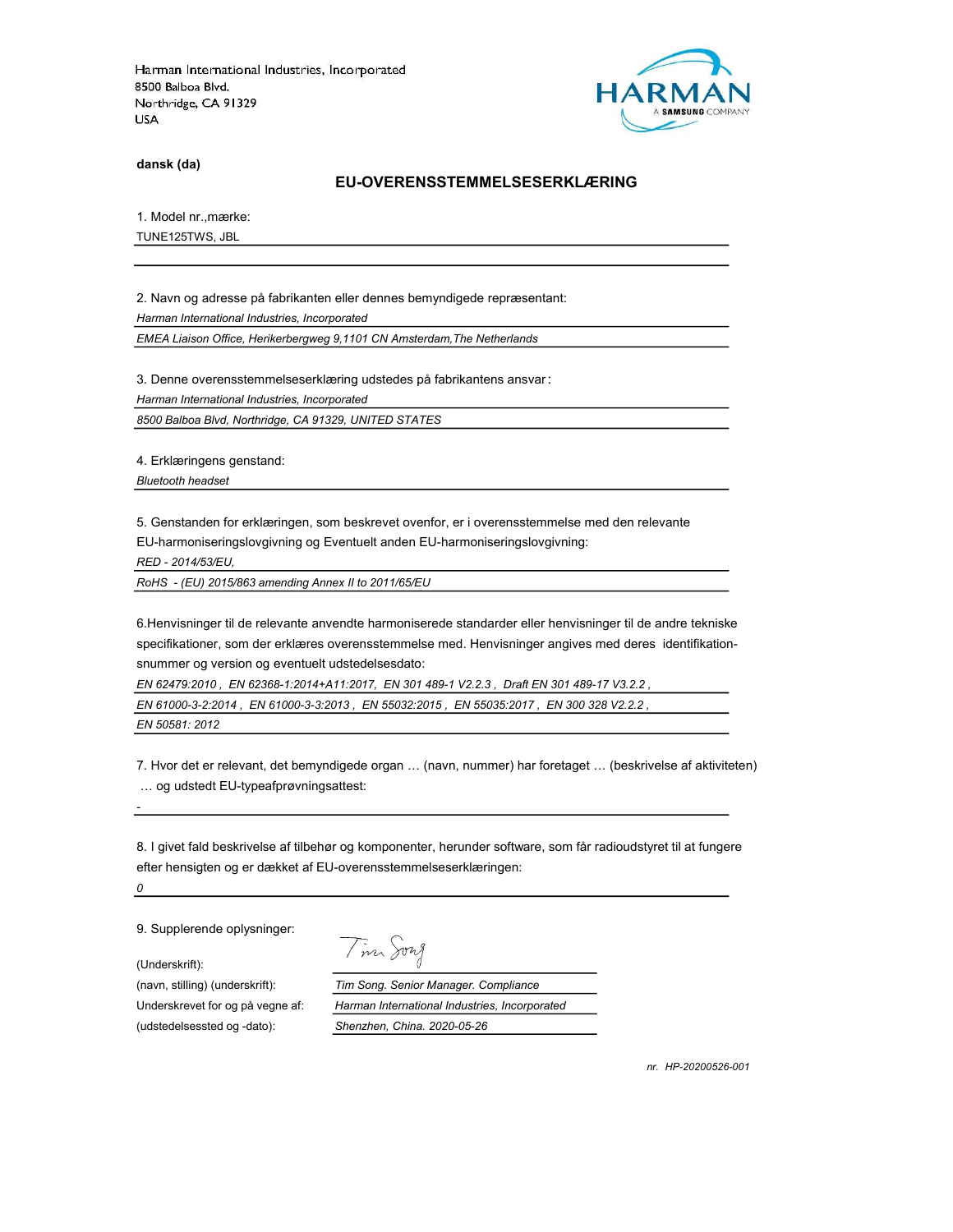

ελληνικά (el)

## ΔΗΛΩΣΗ ΣΥΜΜΟΡΦΩΣΗΣ ΕΕ

1. Αριθμός μοντέλου, εμπορικό σήμα: TUNE125TWS, JBL

2. Όνομα και διεύθυνση του κατασκευαστή ή του εξουσιοδοτημένου αντιπροσώπου του: Harman International Industries, Incorporated

EMEA Liaison Office, Herikerbergweg 9,1101 CN Amsterdam,The Netherlands

3. Η παρούσα δήλωση συμμόρφωσης εκδίδεται με αποκλειστική ευθύνη του κατασκευαστή: Harman International Industries, Incorporated

8500 Balboa Blvd, Northridge, CA 91329, UNITED STATES

4.Αντικείμενο της δήλωσης: Bluetooth headset

5. Ο στόχος της δήλωσης που περιγράφεται παραπάνω είναι σύμφωνος προς τη σχετική ενωσιακή νομοθεσία εναρμόνισης και Άλλη ενωσιακή νομοθεσία εναρμόνισης, κατά περίπτωση RED - 2014/53/EU,

RoHS - (EU) 2015/863 amending Annex II to 2011/65/EU

6. Αναφορές στα σχετικά εναρμονισμένα πρότυπα που χρησιμοποιούνται ή αναφορές στις λοιπές τεχνικές προδιαγραφές σε σχέση με τις οποίες δηλώνεται η συμμόρφωση. Οι αναφορές πρέπει να απαριθμούνται με τον αριθμό αναγνώρισης και την έκδοση και, κατά περίπτωση, την ημερομηνία δημοσίευσής τους: EN 62479:2010 , EN 62368-1:2014+A11:2017, EN 301 489-1 V2.2.3 , Draft EN 301 489-17 V3.2.2 , EN 61000-3-2:2014 , EN 61000-3-3:2013 , EN 55032:2015 , EN 55035:2017 , EN 300 328 V2.2.2 ,

EN 50581: 2012

-

0

7.Όπου έχει εφαρμογή, ο κοινοποιημένος οργανισμός … (ονομασία, αριθμός) … πραγματοποίησε (περιγραφή της παρέμβασης) … και εξέδωσε το πιστοποιητικό εξέτασης τύπου ΕΕ:

8.Όπου έχει εφαρμογή, περιγραφή των παρελκόμενων και εξαρτημάτων, συμπεριλαμβανομένου του λογισμικού, που επιτρέπουν στον ραδιοεξοπλισμό να λειτουργεί όπως προβλέπεται και που καλύπτ -N43ονται από τη δήλωση συμμόρφωσης:

9. Συμπληρωματικές πληροφορίες:

Tim Song

(υπογραφή):

(όνομα, θέση): Tim Song. Senior Manager. Compliance Υπογραφή για λογαριασμό εξ ονόματος: Harman International Industries, Incorporated (τόπος και ημερομηνία έκδοσης): Shenzhen, China. 2020-05-26

ΑΡΙΘ. HP-20200526-001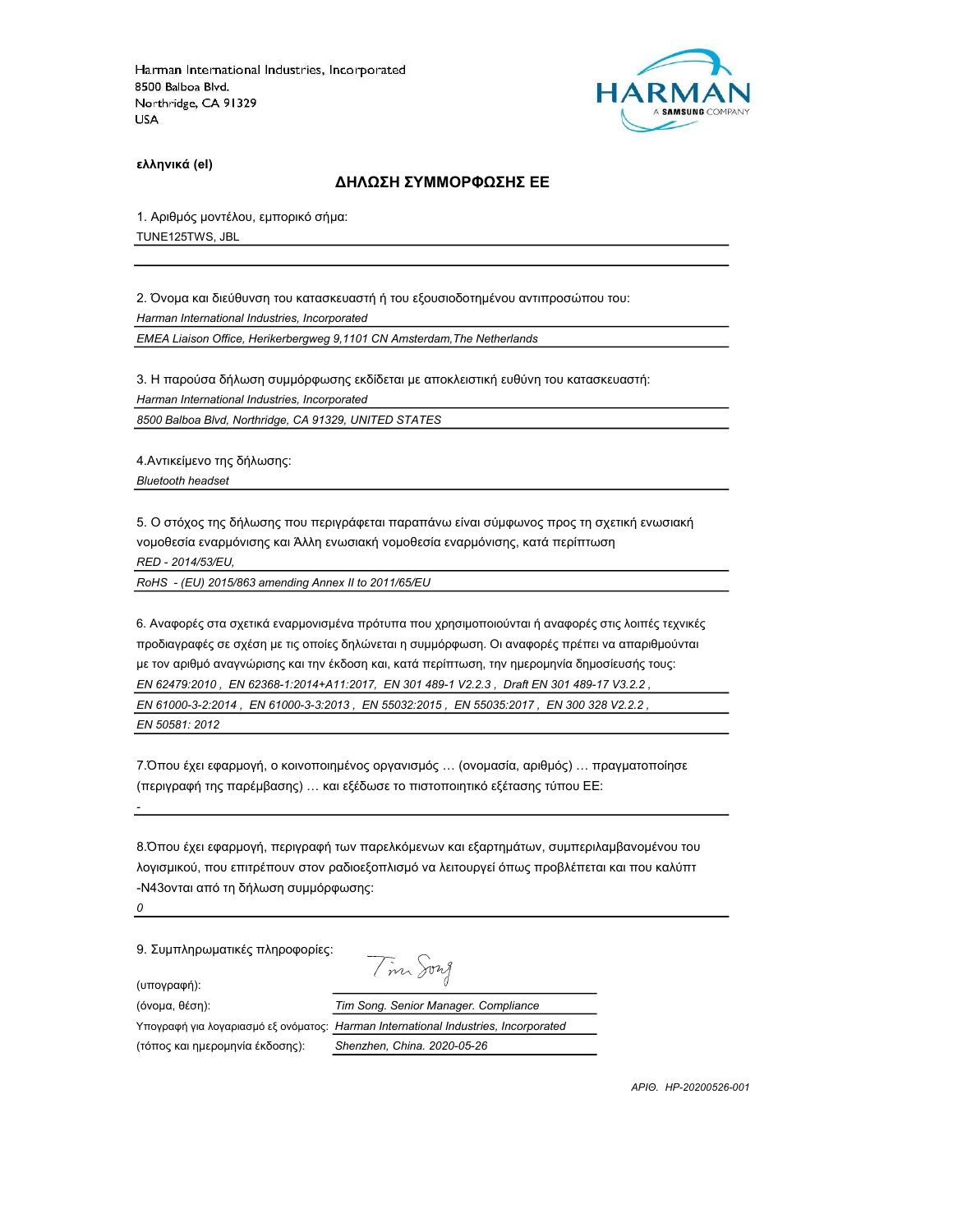

français (fr)

### DECLARATION UE DE CONFORMITE

1. numéro de modèle,marque:

TUNE125TWS, JBL

2. Nom et adresse du fabricant ou de son mandataire:

Harman International Industries, Incorporated

EMEA Liaison Office, Herikerbergweg 9,1101 CN Amsterdam,The Netherlands

3. La présente déclaration de conformité est établie sous la seule responsabilité du fabricant:

Harman International Industries, Incorporated

8500 Balboa Blvd, Northridge, CA 91329, UNITED STATES

4. Objet de la déclaration:

Bluetooth headset

5. L'objet de la déclaration décrit ci-dessus est conforme à la législation d'harmonisation de l'Union applicable et Autres législations d'harmonisation de l'Union, s'il y a lieu:

RED - 2014/53/EU,

RoHS - (EU) 2015/863 amending Annex II to 2011/65/EU

6. Références des normes harmonisées pertinentes appliquées ou des autres spécifications techniques par rapport auxquelles la conformité est déclarée. Il faut indiquer, pour chaque référence, le numéro d'identification, la version et, le cas échéant, la date d'émission:

EN 62479:2010 , EN 62368-1:2014+A11:2017, EN 301 489-1 V2.2.3 , Draft EN 301 489-17 V3.2.2 ,

EN 61000-3-2:2014 , EN 61000-3-3:2013 , EN 55032:2015 , EN 55035:2017 , EN 300 328 V2.2.2 ,

EN 50581: 2012

-

7.S'il y a lieu: l'organisme notifié … (nom, numéro) … a réalisé … (description de l'intervention) … et a délivré le certificat d'examen UE de type:

8.S'il y a lieu, description des accessoires et des éléments (y compris logiciels) qui permettent à l'équipement radioélectrique de fonctionner selon sa destination et qui sont couverts par la déclaration UE de conformité: 0

9. Informations complémentaires:

(Signature):

Tim Song

(nom, fonction): Tim Song. Senior Manager. Compliance Signé par et au nom de: Harman International Industries, Incorporated (lieu et date d'émission): Shenzhen, China. 2020-05-26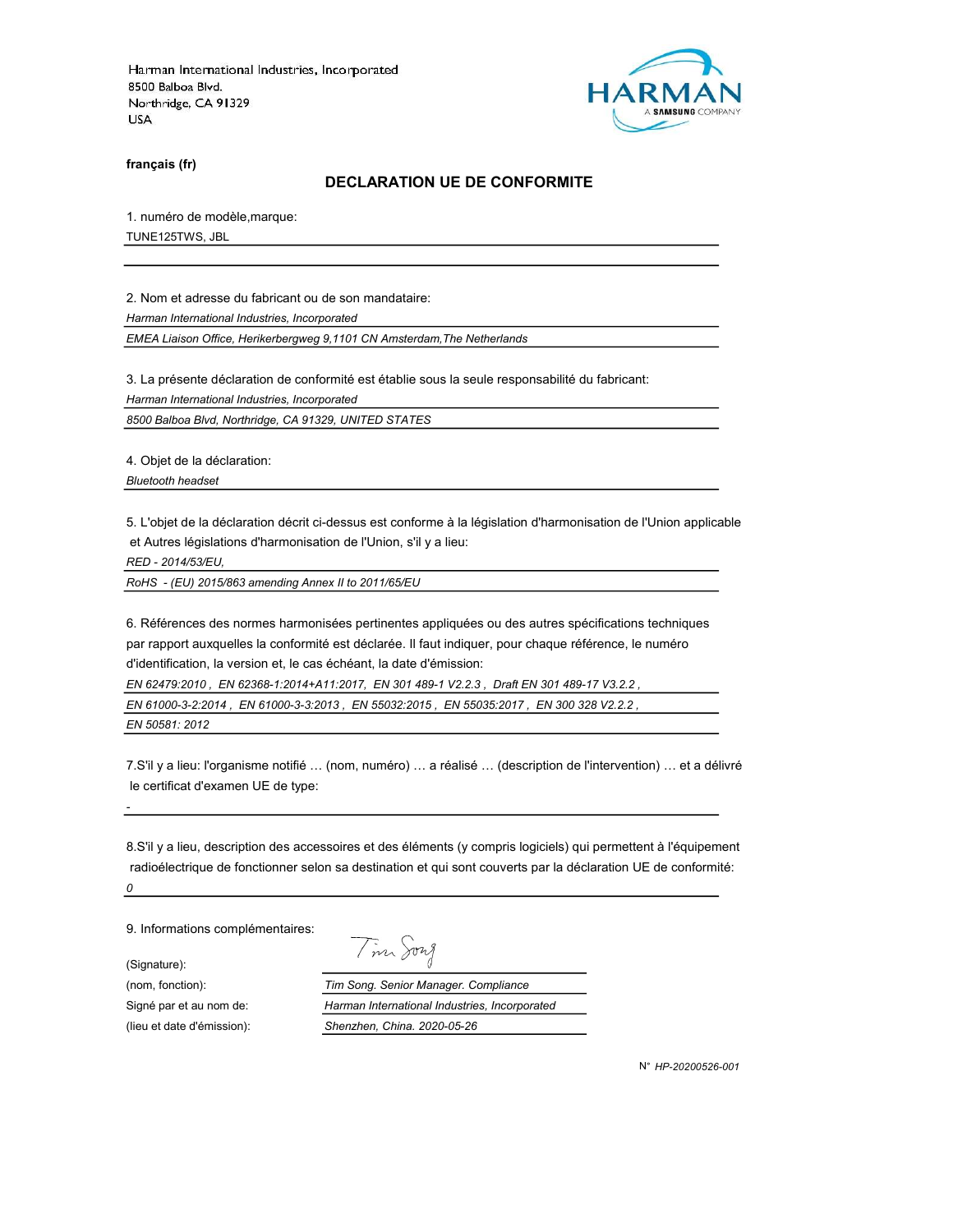

latviešu valoda (lv)

# ES ATBILSTĪBAS DEKLARĀCIJA

1. Modela Nr.,brand:

TUNE125TWS, JBL

2. Ražotāja vai viņa pilnvarotā pārstāvja vārds, uzvārds/nosaukums un adrese: Harman International Industries, Incorporated

EMEA Liaison Office, Herikerbergweg 9,1101 CN Amsterdam,The Netherlands

3. Šī atbilstības deklarācija ir izdota vienīgi uz šāda ražotāja atbildību:

Harman International Industries, Incorporated

8500 Balboa Blvd, Northridge, CA 91329, UNITED STATES

4. Deklarācijas priekšmets:

Bluetooth headset

5. Iepriekš aprakstītais deklarācijas priekšmets atbilst attiecīgajam Savienības saskaņotajam tiesību aktam un Citam Savienības saskaņotajam tiesību aktam, ja piemērojams

RED - 2014/53/EU,

RoHS - (EU) 2015/863 amending Annex II to 2011/65/EU

6. Atsauces uz attiecīgajiem izmantojamiem saskaņotajiem standartiem vai uz citām tehniskajām specifikācijām ,attiecībā uz ko tiek deklarēta atbilstība. Atsauces jāuzskaita ar to identifikācijas numuriem un versijām un attiecīgā gadījumā ar izdošanas datumu:

EN 62479:2010 , EN 62368-1:2014+A11:2017, EN 301 489-1 V2.2.3 , Draft EN 301 489-17 V3.2.2 ,

EN 61000-3-2:2014 , EN 61000-3-3:2013 , EN 55032:2015 , EN 55035:2017 , EN 300 328 V2.2.2 , EN 50581: 2012

7. Attiecīgā gadījumā paziņotā struktūra … (nosaukums, numurs) … ir veikusi … (darbības apraksts) … un izdevusi ES tipa pārbaudes sertifikātu:

8.Attiecīgā gadījumā palīgierīču un komponentu apraksts, ieskaitot programmatūras aprakstu,kas nodrošina radioiekārtas paredzēto darbību un uz ko attiecas ES atbilstības deklarācija: 0

9. Papildinformācija:

(Paraksts):

-

Tim Song

(vārds, uzvārds, amats): Tim Song. Senior Manager. Compliance Parakstīts šādas personas vārdā: Harman International Industries, Incorporated (izdošanas vieta un datums): Shenzhen, China. 2020-05-26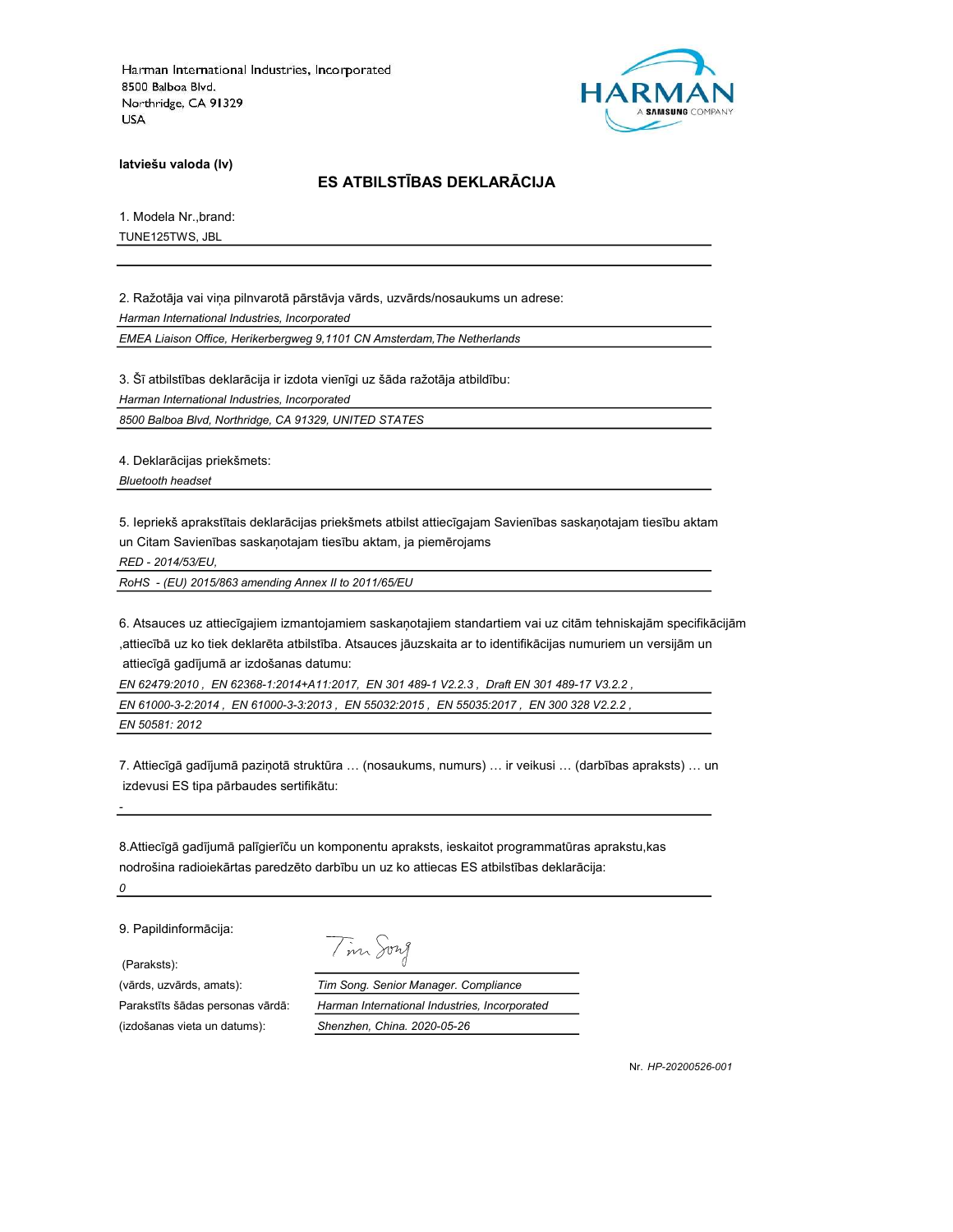

lietuvių kalba (lt)

## ES ATITIKTIES DEKLARACIJA

1. Modelio Nr., Prekės ženklas:

TUNE125TWS, JBL

2. Gamintojo arba jo įgaliotojo atstovo pavadinimas ir adresas: Harman International Industries, Incorporated

EMEA Liaison Office, Herikerbergweg 9,1101 CN Amsterdam,The Netherlands

3. Ši atitikties deklaracija išduota tik gamintojo atsakomybe:

Harman International Industries, Incorporated

8500 Balboa Blvd, Northridge, CA 91329, UNITED STATES

4. Deklaracijos objektas:

Bluetooth headset

5. Pirmiau aprašytas deklaracijos objektas atitinka susijusius derinamuosius Sąjungos teisės aktus ir kitus derinamuosius Sąjungos teisės aktus, jeigu taikoma.

RED - 2014/53/EU,

RoHS - (EU) 2015/863 amending Annex II to 2011/65/EU

6. Nuorodos į susijusius taikytus darniuosius standartus arba kitas technines specifikacijas, pagal kurias buvo deklaruota atitiktis. Nuorodos turi būti išvardijamos nurodant jų identifikacinius numerius,ersijas ir, kai taikoma, paskelbimo datas:

EN 62479:2010 , EN 62368-1:2014+A11:2017, EN 301 489-1 V2.2.3 , Draft EN 301 489-17 V3.2.2 , EN 61000-3-2:2014 , EN 61000-3-3:2013 , EN 55032:2015 , EN 55035:2017 , EN 300 328 V2.2.2 , EN 50581: 2012

7. Kai taikytina, notifikuotoji įstaiga … (pavadinimas, numeris)… atliko… (dalyvavimo procese aprašymas) ir išdavė ES tipo tyrimo sertifikatą:

8. Kai taikytina, pagalbinių įtaisų ir komponentų, įskaitant programinę įrangą, kurie leidžia radijo įrenginiams veikti pagal paskirtį ir yra įtraukti į ES atitikties deklaraciją, aprašas:  $\pmb{\mathit{o}}$ 

9. Papildoma informacija:

(Parašas):

-

(išdavimo data ir vieta): Shenzhen, China. 2020-05-26

Tim Song

(vardas ir pavardė, pareigos): Tim Song. Senior Manager. Compliance Už ką ir kieno vardu pasirašyta: Harman International Industries, Incorporated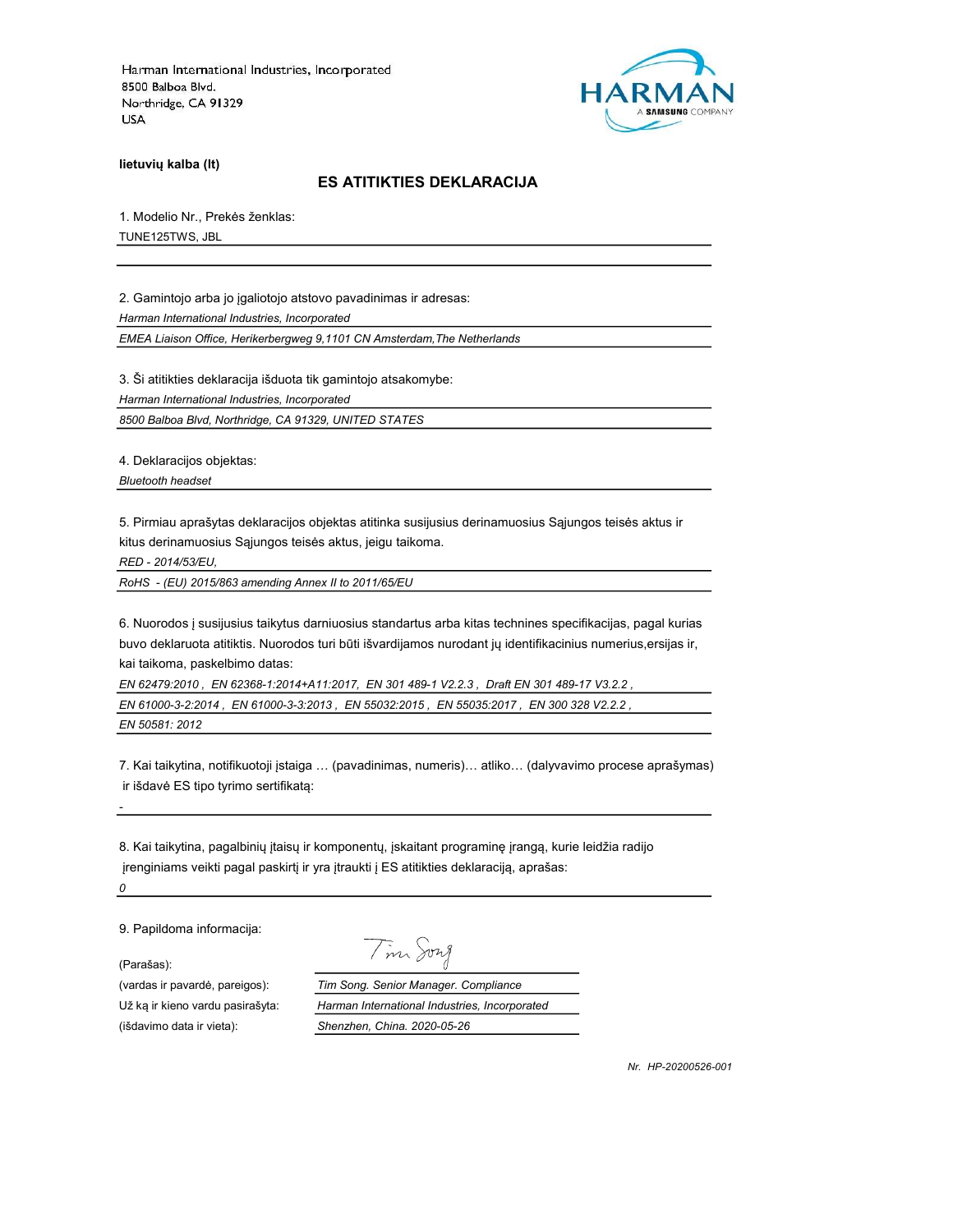

Nederlands (nl)

### EU-CONFORMITEITSVERKLARING

1.Model nr.,Merk:

TUNE125TWS, JBL

2. Naam en adres van de fabrikant of zijn gemachtigde: Harman International Industries, Incorporated

EMEA Liaison Office, Herikerbergweg 9,1101 CN Amsterdam,The Netherlands

3. Deze conformiteitsverklaring wordt afgegeven onder volledige verantwoordelijkheid van de fabrikant: Harman International Industries, Incorporated

8500 Balboa Blvd, Northridge, CA 91329, UNITED STATES

4. Voorwerp van de verklaring: Bluetooth headset

5.Het hierboven beschreven voorwerp van de verklaring is in overeenstemming met de desbetreffende harmonisatiewetgeving van de Unie en andere harmonisatiewetgeving van de Unie, indien van toepassing: RED - 2014/53/EU,

RoHS - (EU) 2015/863 amending Annex II to 2011/65/EU

6. Vermelding van de toegepaste relevante geharmoniseerde normen of van de andere technische specificaties waarop de conformiteitsverklaring betrekking heeft. Bij de opgave van de referenties moeten het identificatie nummer en de versie en, in voorkomend geval, de datum van publicatie worden vermeld:

EN 62479:2010 , EN 62368-1:2014+A11:2017, EN 301 489-1 V2.2.3 , Draft EN 301 489-17 V3.2.2 ,

EN 61000-3-2:2014 , EN 61000-3-3:2013 , EN 55032:2015 , EN 55035:2017 , EN 300 328 V2.2.2 , EN 50581: 2012

7.(Indien van toepassing) De aangemelde instantie … (naam, nummer) … heeft een … (beschrijving van de werkzaamheden) … uitgevoerd en het certificaat van EU-typeonderzoek … afgegeven:

8. Indien van toepassing, beschrijving van de accessoires en onderdelen, die het mogelijk maken dat de radioapparatuur functioneert zoals bedoeld en die onder de EU-conformiteitsverklaring vallen: 0

9. Aanvullende informatie:

(Handtekening):

-

Tim Song

(naam, functie): Tim Song. Senior Manager. Compliance Ondertekend voor en namens: Harman International Industries, Incorporated (plaats en datum van afgifte): Shenzhen, China. 2020-05-26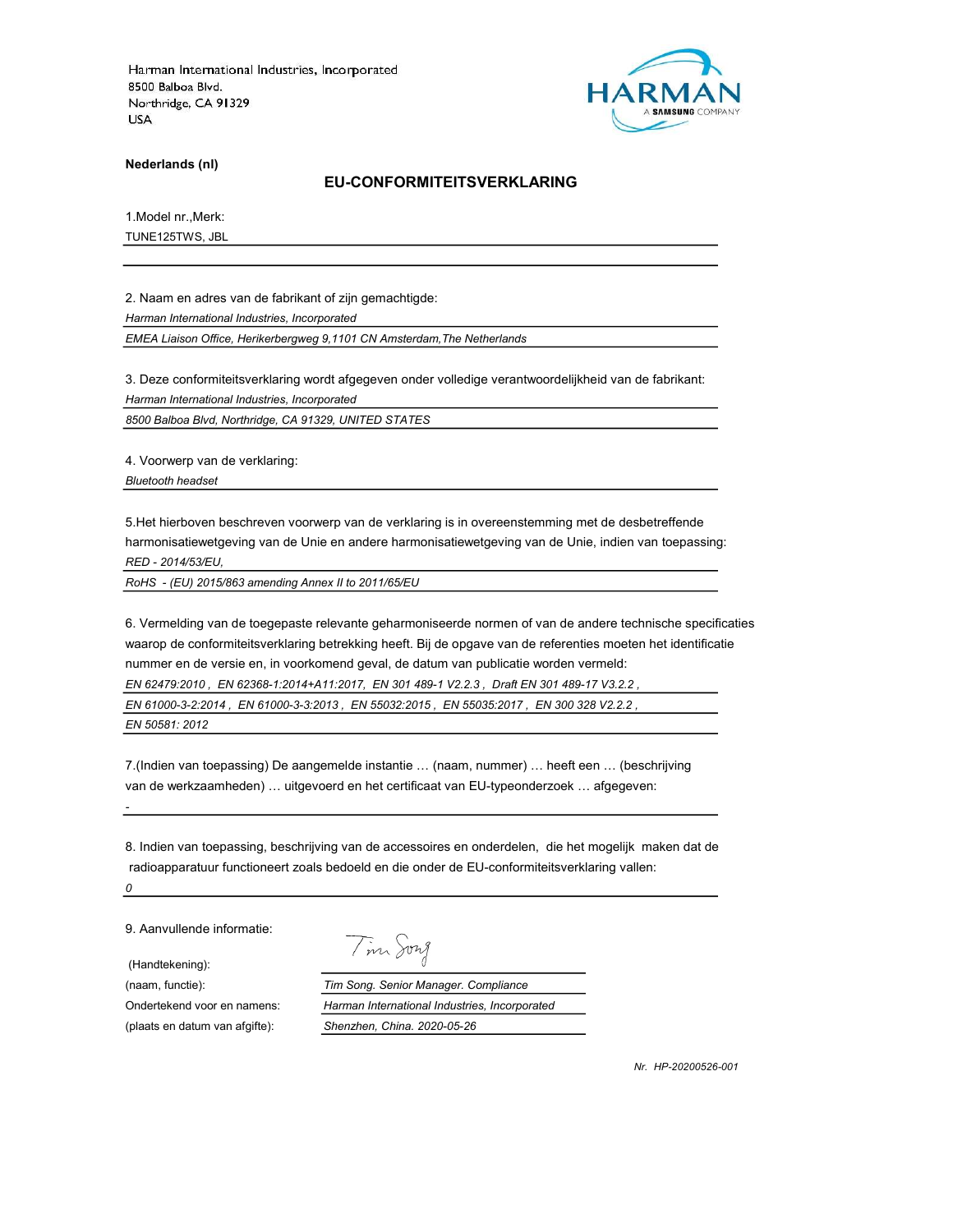

Română (ro)

#### DECLARAȚIA UE DE CONFORMITATE

1. Număr model, marcă:

TUNE125TWS, JBL

2. Denumirea și adresa producătorului sau a reprezentantului său autorizat: Harman International Industries, Incorporated

EMEA Liaison Office, Herikerbergweg 9,1101 CN Amsterdam,The Netherlands

3. Prezenta declarație de conformitate este emisă pe răspunderea exclusivă a producătorului: Harman International Industries, Incorporated

8500 Balboa Blvd, Northridge, CA 91329, UNITED STATES

4.Obiectul declarației: Bluetooth headset

5. Obiectul declarației descris mai sus este în conformitate cu legislația relevantă de armonizare a Uniunii: și După caz, alte acte din legislația de armonizare a Uniunii

RED - 2014/53/EU,

-

RoHS - (EU) 2015/863 amending Annex II to 2011/65/EU

6. Trimiterile la standardele armonizate relevante folosite sau trimiterile la alte specificații tehnice în legătură cu care se declară conformitatea. Referințele sunt enumerate împreună cu numerele de identificare și cu versiunea acestora precum și cu data eliberării, după caz:

EN 62479:2010 , EN 62368-1:2014+A11:2017, EN 301 489-1 V2.2.3 , Draft EN 301 489-17 V3.2.2 ,

EN 61000-3-2:2014 , EN 61000-3-3:2013 , EN 55032:2015 , EN 55035:2017 , EN 300 328 V2.2.2 , EN 50581: 2012

7. După caz, organismul notificat … (denumire, număr) ... a efectuat … (descrierea intervenției) și a emis certificatul de examinare UE de tip:

8. După caz, o descriere a accesoriilor și componentelor, inclusiv a produselor software, care permit echipamentelor radio să funcționeze corespunzător și care sunt incluse în declarația de conformitate: 0

9. Informații suplimentare:

(Semnătura):

Tim Song

(numele, funcția) : Tim Song. Senior Manager. Compliance Semnat pentru și în numele: Harman International Industries, Incorporated (locul și data emiterii): Shenzhen, China. 2020-05-26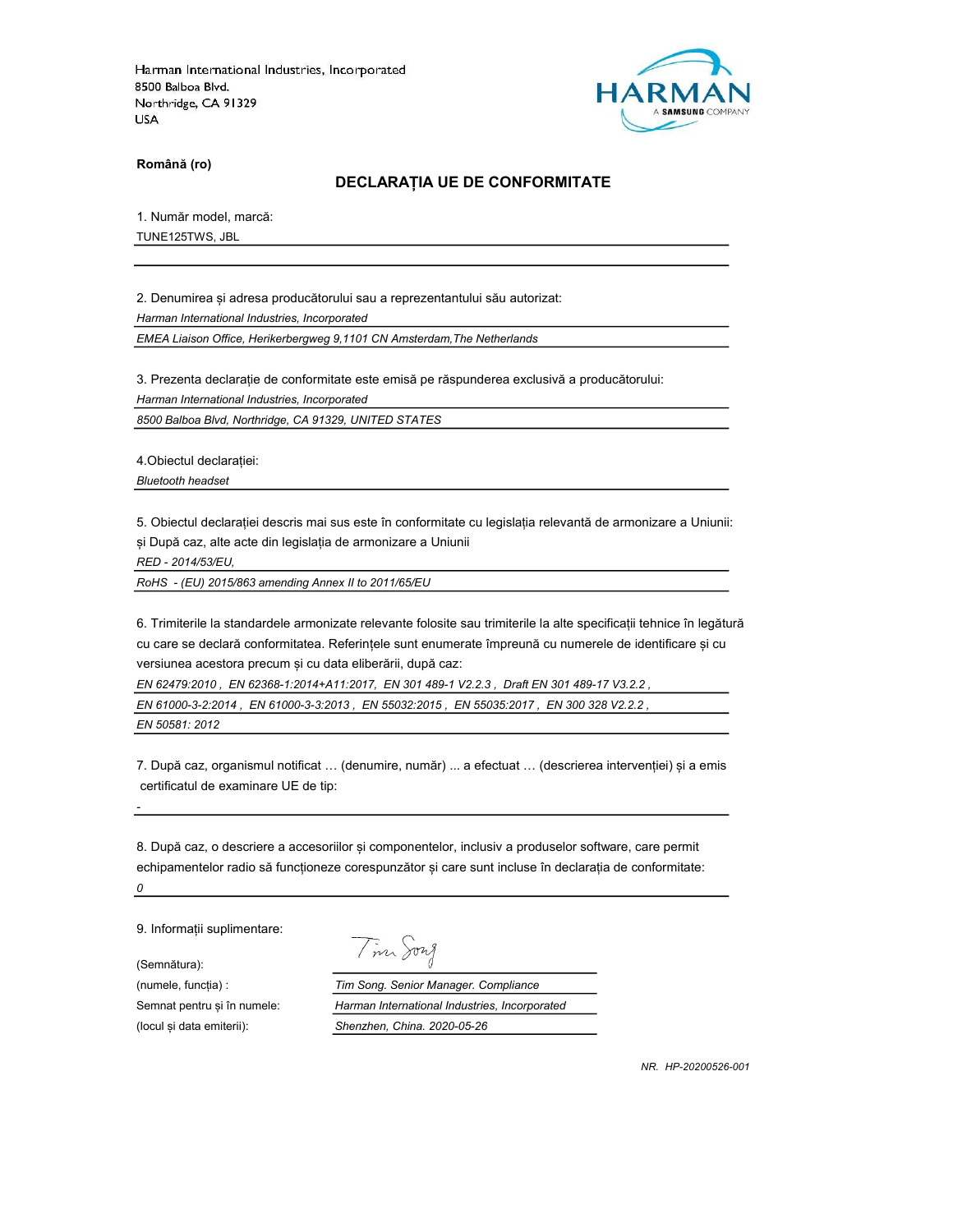

Suomi (fi)

### EU-VAATIMUSTENMUKAISUUSVAKUUTUS

1. Malli nro.,merkki:

TUNE125TWS, JBL

2. Valmistajan tai sen valtuutetun edustajan nimi ja osoite: Harman International Industries, Incorporated

EMEA Liaison Office, Herikerbergweg 9,1101 CN Amsterdam,The Netherlands

3. Tämä vaatimustenmukaisuusvakuutus on annettu valmistajan yksinomaisella vastuulla:

Harman International Industries, Incorporated

8500 Balboa Blvd, Northridge, CA 91329, UNITED STATES

4. Vakuutuksen kohde:

Bluetooth headset

5. Edellä kuvattu vakuutuksen kohde on asiaa koskevan unionin yhdenmukaistamislainsäädännön vaatimusten mukainen ja Muu unionin yhdenmukaistamissäädös (tapauksen mukaan):

RED - 2014/53/EU,

RoHS - (EU) 2015/863 amending Annex II to 2011/65/EU

6. Viittaus niihin asiaankuuluviin yhdenmukaistettuihin standardeihin, joita on käytetty, tai viittaus muihin teknisiin eritelmiin, joiden perusteella vaatimustenmukaisuusvakuutus on annettu. Viittausten luettelossa on mainittava niiden tunnistenumero ja versio ja tapauksen mukaan antopäivä:

EN 62479:2010 , EN 62368-1:2014+A11:2017, EN 301 489-1 V2.2.3 , Draft EN 301 489-17 V3.2.2 ,

EN 61000-3-2:2014 , EN 61000-3-3:2013 , EN 55032:2015 , EN 55035:2017 , EN 300 328 V2.2.2 ,

EN 50581: 2012

7. Tapauksen mukaan ilmoitettu laitos … (nimi, numero) … suoritti … (toimenpiteen kuvaus) … ja antoi EU-tyyppitarkastustodistuksen: …

8. Tapauksen mukaan kuvaus lisälaitteista ja osista, myös ohjelmistoista, jotka mahdollistavat radiolaitteen käyttötarkoituksen mukaisen käytön ja jotka EU-vaatimustenmukaisuusvakuutus kattaa:

0

-

9. Lisätietoja:

(allekirjoitus):

(nimi, tehtävä): Tim Song. Senior Manager. Compliance

Seuraavan puolesta allekirjoittanut: Harman International Industries, Incorporated (antamispaikka ja -päivämäärä): Shenzhen, China. 2020-05-26

Tim Song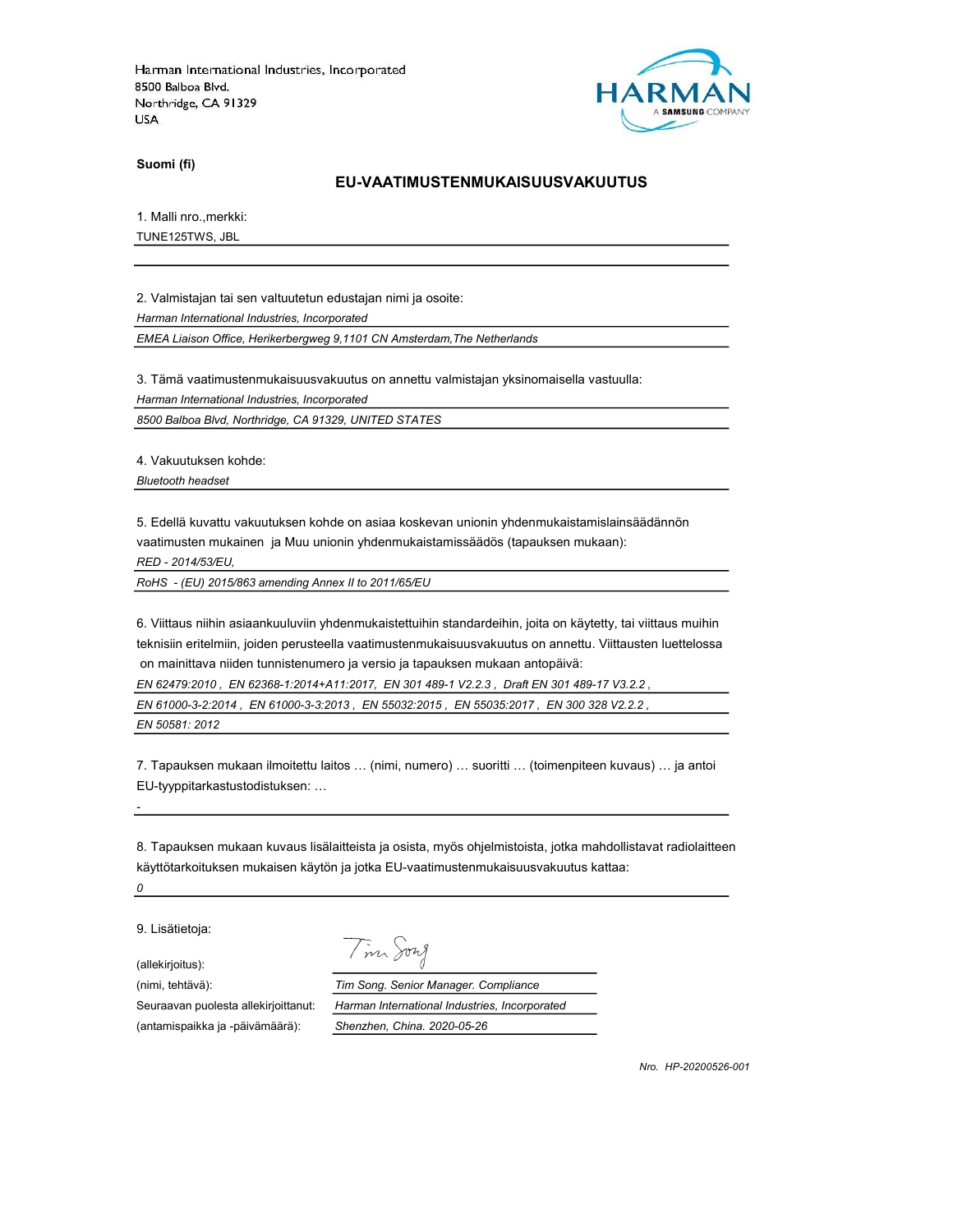

magyar (hu)

# EU-MEGFELELŐSÉGI NYILATKOZAT

1.Modellazonosító,márka:

TUNE125TWS, JBL

2. A gyártó vagy meghatalmazott képviselőjének neve és címe: Harman International Industries, Incorporated

EMEA Liaison Office, Herikerbergweg 9,1101 CN Amsterdam,The Netherlands

3. Ezt a megfelelőségi nyilatkozatot a gyártó kizárólagos felelőssége mellett adják ki: Harman International Industries, Incorporated

8500 Balboa Blvd, Northridge, CA 91329, UNITED STATES

4. A nyilatkozat tárgya:

Bluetooth headset

5. A fent ismertetett nyilatkozat tárgya megfelel a vonatkozó uniós harmonizációs jogszabályoknak és adott esetben egyéb uniós harmonizációs jogszabály

RED - 2014/53/EU,

RoHS - (EU) 2015/863 amending Annex II to 2011/65/EU

6.Az alkalmazott harmonizált szabványokra való hivatkozás vagy az azokra az egyéb műszaki előírásokra való hivatkozás, amelyekkel kapcsolatban megfelelőségi nyilatkozatot tetteké. A hivatkozásokat az azonosító számokkal együtt és a megfelelő verzió feltüntetésével kell megadni, adott esetben a kiállítás dátumával együtt: EN 62479:2010 , EN 62368-1:2014+A11:2017, EN 301 489-1 V2.2.3 , Draft EN 301 489-17 V3.2.2 ,

EN 61000-3-2:2014 , EN 61000-3-3:2013 , EN 55032:2015 , EN 55035:2017 , EN 300 328 V2.2.2 ,

EN 50581: 2012

7.A(z) ... (nevű, számú)… bejelentett szervezet adott esetben elvégezte a(z) … (a beavatkozás ismertetése) …, és a következő EU-típusvizsgálati tanúsítványt adta ki:

8. Adott esetben a tartozékok és alkatrészek leírása, ideértve a rádióberendezés rendeltetésszerű használatát lehetővé tévő és az EU-megfelelőségi nyilatkozat hatályába tartozó szoftvereket is:

0

-

9. További információk:

(aláírás):

(a kiállítás helye és dátuma): Shenzhen, China. 2020-05-26

Tim Song

(név, beosztás): Tim Song. Senior Manager. Compliance nevében megbízásából írták alá: Harman International Industries, Incorporated

HP-20200526-001 . SZ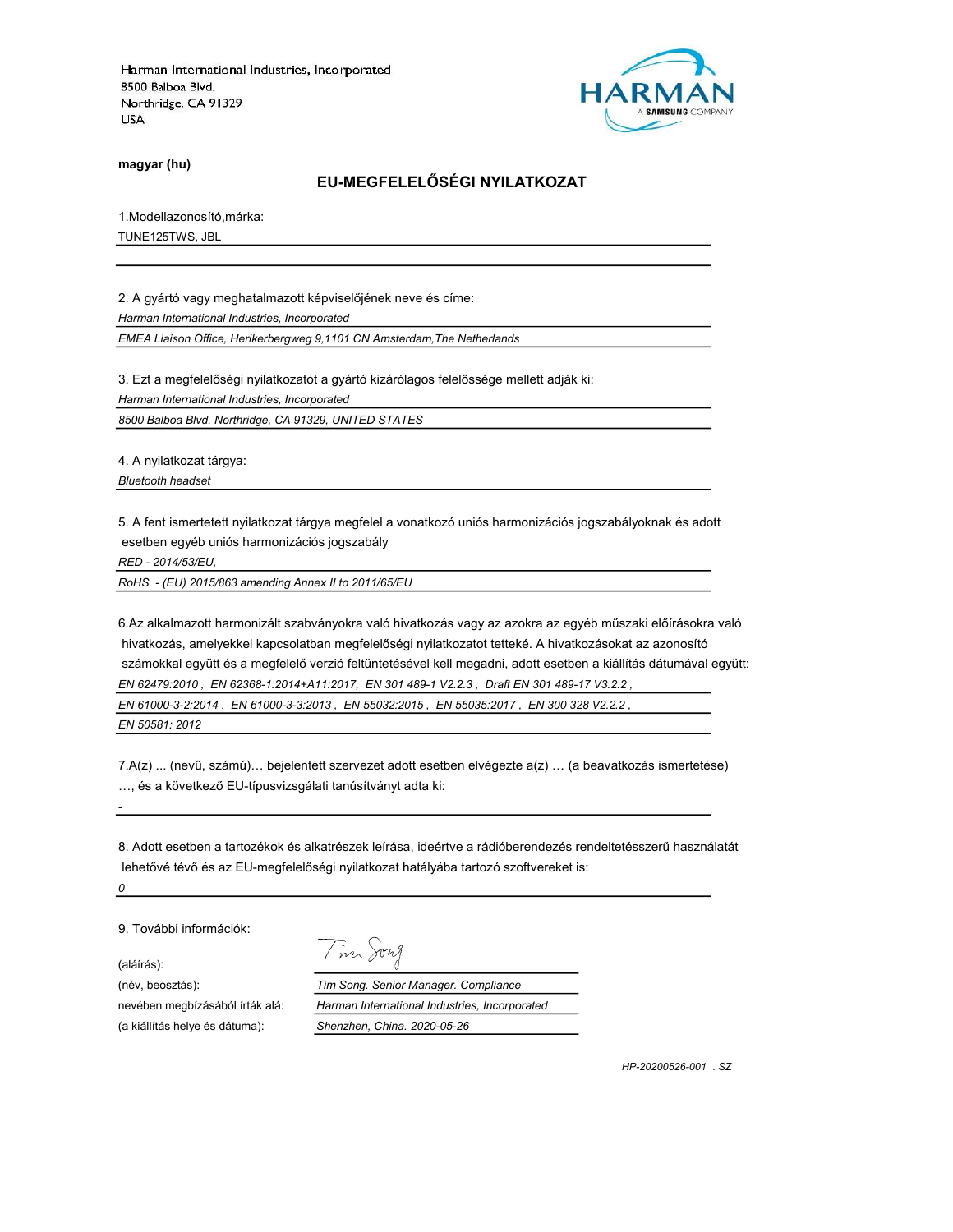

polski (pl)

### DEKLARACJA ZGODNOŚCI UE

1. Nazwa modelu,Marka:

TUNE125TWS, JBL

2. Nazwa i adres producenta lub jego upoważnionego przedstawiciela: Harman International Industries, Incorporated EMEA Liaison Office, Herikerbergweg 9,1101 CN Amsterdam,The Netherlands

3. Niniejszą deklarację zgodności wydaje się na wyłączną odpowiedzialność producenta: Harman International Industries, Incorporated

8500 Balboa Blvd, Northridge, CA 91329, UNITED STATES

4. Przedmiot deklaracji:

Bluetooth headset

5.Wymieniony powyżej przedmiot niniejszej deklaracji jest zgodny z odnośnymi wymaganiami unijnego prawodawstwa harmonizacyjnego i innym unijnym prawodawstwem harmonizacyjnym, w stosownych przypadkach:

RED - 2014/53/EU,

RoHS - (EU) 2015/863 amending Annex II to 2011/65/EU

6. Odwołania do odnośnych norm zharmonizowanych, które zastosowano, lub do innych specyfikacji technicznych,w stosunku do których deklarowana jest zgodność. Odwołania muszą być podane wraz z ich numerami identyfika cyjnymi i wersjami oraz w stosownych przypadkach z datą wydania: EN 62479:2010 , EN 62368-1:2014+A11:2017, EN 301 489-1 V2.2.3 , Draft EN 301 489-17 V3.2.2 , EN 61000-3-2:2014 , EN 61000-3-3:2013 , EN 55032:2015 , EN 55035:2017 , EN 300 328 V2.2.2 , EN 50581: 2012

7. W stosownych przypadkach, jednostka notyfikowana … (nazwa, numer) … przeprowadziła … (opis interwencji) … i wydała certyfikat badania typu UE:

8.W stosownych przypadkach, opis elementów dodatkowych lub komponentów, w tym oprogramowania , które umoż liwiają działanie urządzenia radiowego zgodnie z przeznaczeniem i które są objęte deklaracją zgodności UE:

0

-

9. Informacje dodatkowe:

(podpis):

(imię i nazwisko, stanowisko): Tim Song. Senior Manager. Compliance

Tim Song

Podpisano w imieniu: Harman International Industries, Incorporated (miejsce i data wydania): Shenzhen, China. 2020-05-26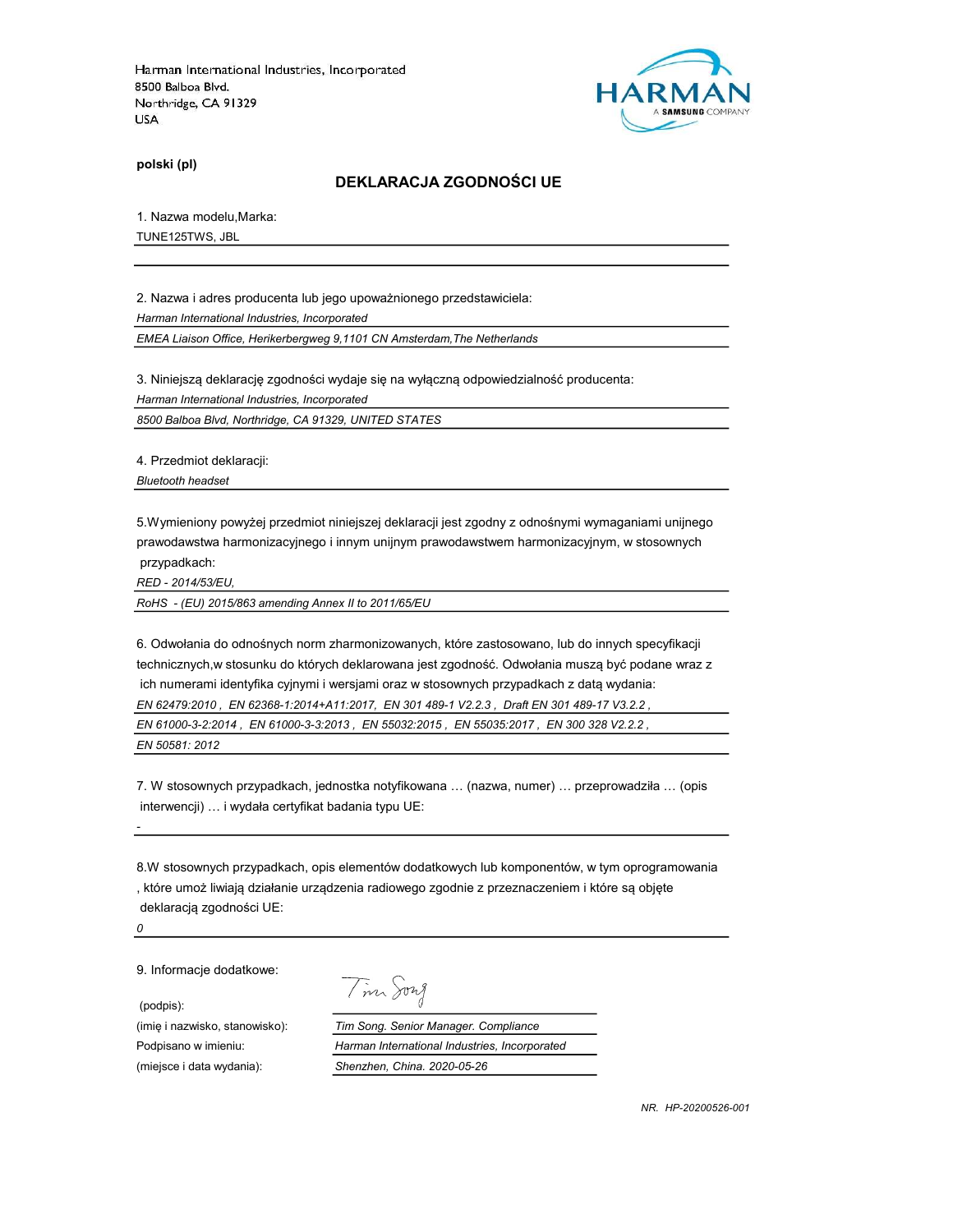

slovenčina (sk)

## EÚ VYHLÁSENIE O ZHODE

1.Číslo modelu,brand:

TUNE125TWS, JBL

2. Meno a adresa výrobcu alebo jeho splnomocneného zástupcu: Harman International Industries, Incorporated

EMEA Liaison Office, Herikerbergweg 9,1101 CN Amsterdam,The Netherlands

3. Toto vyhlásenie o zhode sa vydáva na výhradnú zodpovednosť výrobcu.:

Harman International Industries, Incorporated

8500 Balboa Blvd, Northridge, CA 91329, UNITED STATES

4.Predmet vyhlásenia:

Bluetooth headset

5. Uvedený predmet vyhlásenia je v zhode s príslušnými harmonizačnými právnymi predpismi Únie a Prípadne ďalšie harmonizačné právne predpisy Únie:

RED - 2014/53/EU,

RoHS - (EU) 2015/863 amending Annex II to 2011/65/EU

6. Odkazy na príslušné použité harmonizované normy alebo odkazy na iné technické špecifikácie, v súvislosti s ktorými sa zhoda vyhlasuje. V rámci odkazov sa musí uviesť identifikačné číslo a verzia a prípadne dátum vydania:

EN 62479:2010 , EN 62368-1:2014+A11:2017, EN 301 489-1 V2.2.3 , Draft EN 301 489-17 V3.2.2 ,

EN 61000-3-2:2014 , EN 61000-3-3:2013 , EN 55032:2015 , EN 55035:2017 , EN 300 328 V2.2.2 , EN 50581: 2012

7. Prípadne: notifikovaný orgán … (názov, číslo) … vykonal … (opis zásahu) … a vydal certifikát EÚ skúšky typu:

8. V príslušných prípadoch opis príslušenstva a komponentov vrátane softvéru, ktoré umožňujú rádiovému zariadeniu fungovať v súlade so zamýšľaným účelom, a na ktoré sa vzťahuje EÚ vyhlásenie o zhode: 0

9. Doplňujúce informácie:

(podpis):

-

Tim Song

(meno, funkcia): Tim Song. Senior Manager. Compliance Podpísané za a v mene: Harman International Industries, Incorporated (miesto a dátum vydania): Shenzhen, China. 2020-05-26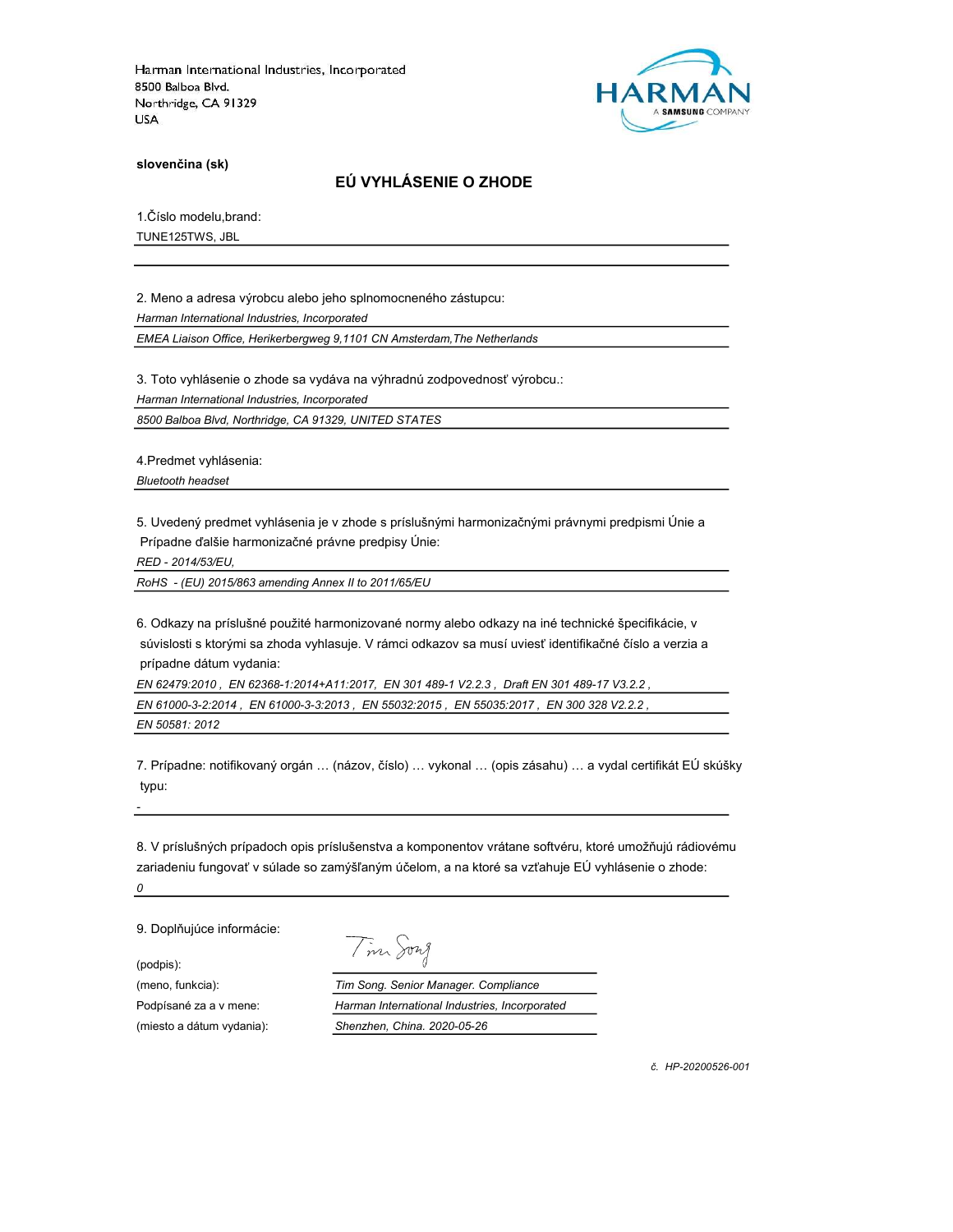

svenska (sv)

## EU-FÖRSÄKRAN OM ÖVERENSSTÄMMELSE

1. Modell nr.,varumärke:

TUNE125TWS, JBL

2. Namn på och adress till tillverkaren eller dennes representant:

Harman International Industries, Incorporated

EMEA Liaison Office, Herikerbergweg 9,1101 CN Amsterdam,The Netherlands

3. Denna försäkran om överensstämmelse utfärdas på tillverkarens eget ansvar:

Harman International Industries, Incorporated

8500 Balboa Blvd, Northridge, CA 91329, UNITED STATES

4. Föremål för försäkran: Bluetooth headset

5. Föremålet för försäkran ovan överensstämmer med den relevanta unionslagstiftningen om harmon -isering och Annan harmoniserad unionslagstiftning i förekommande fall

RED - 2014/53/EU,

RoHS - (EU) 2015/863 amending Annex II to 2011/65/EU

6.Hänvisningar till de relevanta harmoniserade standarder som använts eller hänvisningar till andra tekniska specifikationer enligt vilka överensstämmelsen försäkras. Hänvisningar måste förtecknas tillsammans med identifieringsnummer och version och i förekommande fall datum för utfärdande: EN 62479:2010 , EN 62368-1:2014+A11:2017, EN 301 489-1 V2.2.3 , Draft EN 301 489-17 V3.2.2 , EN 61000-3-2:2014 , EN 61000-3-3:2013 , EN 55032:2015 , EN 55035:2017 , EN 300 328 V2.2.2 , EN 50581: 2012

7. I tillämpliga fall: det anmälda organet ... (namn, nummer) ... har utfört ... (beskrivning av åtgärd) ... och utfärdat EU- typprovningsintyg:

8. I förekommande fall en beskrivning av tillbehör och komponenter, inklusive programvara, som gör det möjligt för radioutrustningen att fungera som avsett och som täcks av en EU-försäkran om överensstämmelse: 0

9. Ytterligare information:

(namnteckning):

-

Tim Song

(namn, befattning): Tim Song. Senior Manager. Compliance Undertecknat för: Harman International Industries, Incorporated (ort och datum) Shenzhen, China. 2020-05-26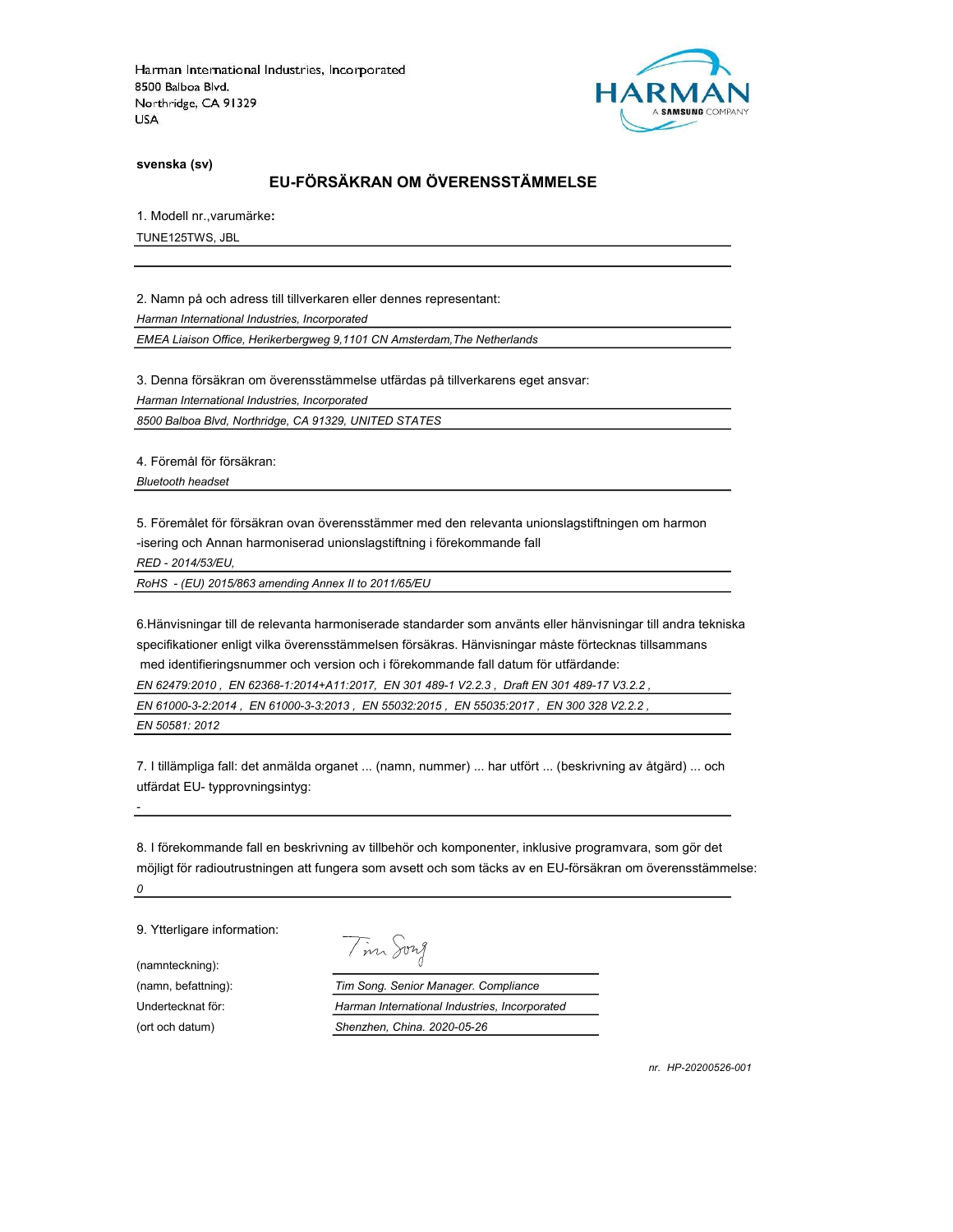

Malti (mt)

### DIKJARAZZJONI TA' KONFORMITÀ TAL-UE

1.Il-mudell Nru.,marka:

TUNE125TWS, JBL

2. L-isem u l-indirizz tal-manifattur jew tar-rappreżentant awtorizzat tiegħu: Harman International Industries, Incorporated

EMEA Liaison Office, Herikerbergweg 9,1101 CN Amsterdam,The Netherlands

3. Din id-dikjarazzjoni tal-konformità tinħareg taħt ir-responsabbiltà unika tal-manifattur:

Harman International Industries, Incorporated

8500 Balboa Blvd, Northridge, CA 91329, UNITED STATES

4.L-għan tad-dikjarazzjoni:

Bluetooth headset

5. L-għan tad-dikjarazzjoni deskritt hawn fuq huwa konformi mal-leġiżlazzjoni ta' armonizzazzjoni rilevanti tal -Unjon u Leġiżlazzjoni dwar l-armonizzazzjoni oħra tal-Unjoni meta tkun applikabbli

RED - 2014/53/EU,

RoHS - (EU) 2015/863 amending Annex II to 2011/65/EU

6. Ir-referenzi għall-istandards armonizzati rilevanti li ntużaw, jew ir-referenzi għall-ispeċifikazzjonijiet tekniċi l-oħrajn li skonthom qed tiġi ddikjarata l-konformità: Ir-referenzi jridu jiġu elenkati bin-numru tal-identifikazzjoni u l-verżjoni tagħhom u, fejn applikabbli, id-data tal-ħruġ:

EN 62479:2010 , EN 62368-1:2014+A11:2017, EN 301 489-1 V2.2.3 , Draft EN 301 489-17 V3.2.2 ,

EN 61000-3-2:2014 , EN 61000-3-3:2013 , EN 55032:2015 , EN 55035:2017 , EN 300 328 V2.2.2 ,

EN 50581: 2012

7.Meta applikabbli, il-korp notifikat … (l-isem, in-numru) … wettaq… (deskrizzjoni tal-intervent) … u ħareġ iċ-ċertifikat tal-eżami tat-tip tal-UE:

8. Fejn applikabbli, deskrizzjoni tal-aċċessorji u il-komponenti, inkluż is-softwer, li jippermettu t-tagħmir tar -radju jopera kif intiż u koperti mid-dikjarazzjoni tal-konformità tal-UE:

0

-

9. Informazzjoni addizzjonali:

(firma):

Tim Song

(isem, funzjoni): Tim Song. Senior Manager. Compliance Iffirmat għal u f'isem: Harman International Industries, Incorporated (post u data tal-ħruġ): Shenzhen, China. 2020-05-26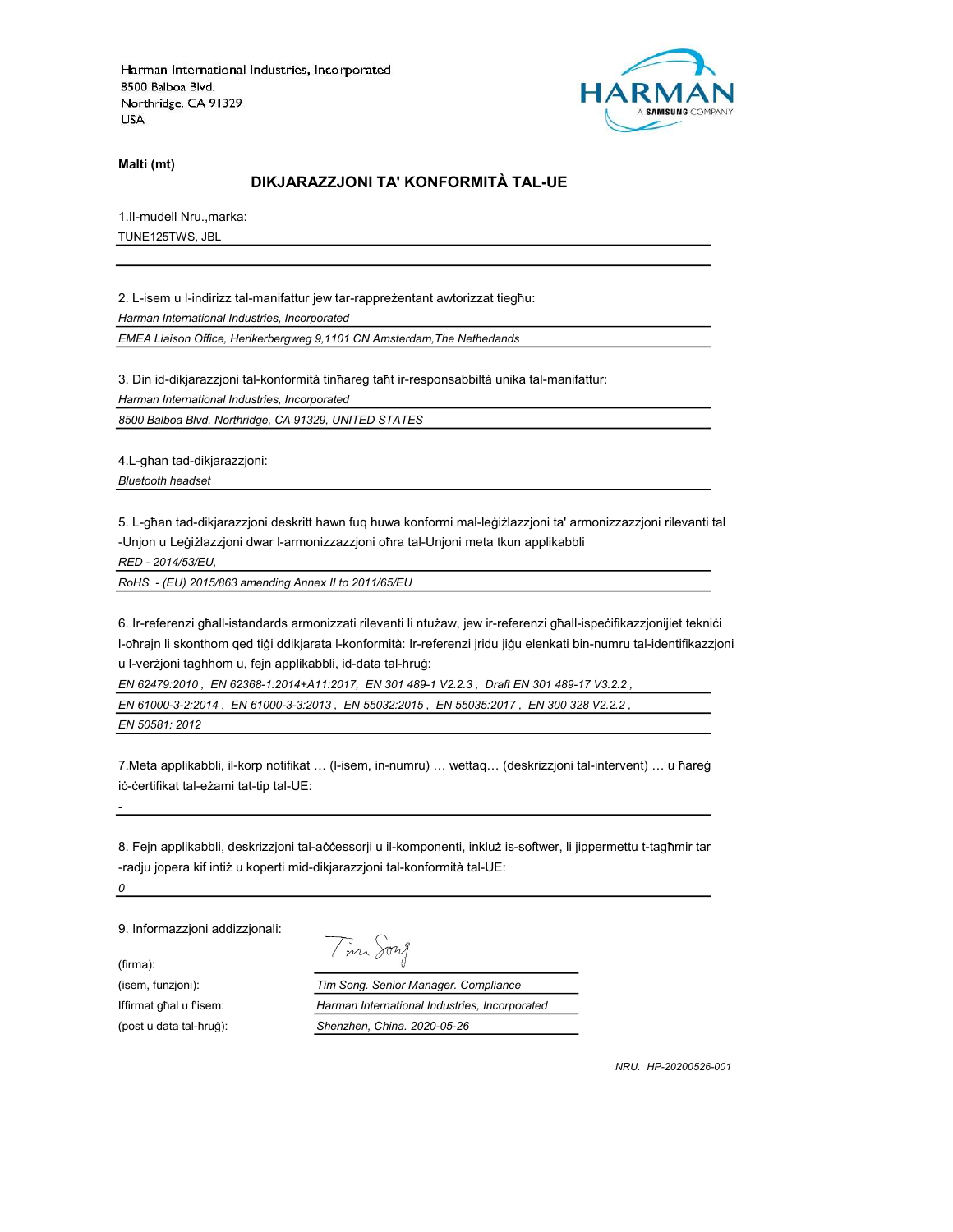

português (pt)

### DECLARAÇÃO UE DE CONFORMIDADE

1. Modelo Nº.,marca:

TUNE125TWS, JBL

2. Nome e endereço do fabricante ou do respetivo mandatário: Harman International Industries, Incorporated

EMEA Liaison Office, Herikerbergweg 9,1101 CN Amsterdam,The Netherlands

3. A presente declaração de conformidade é emitida sob a exclusiva responsabilidade do fabricante: Harman International Industries, Incorporated

8500 Balboa Blvd, Northridge, CA 91329, UNITED STATES

4. Objeto da declaração:

Bluetooth headset

5.O objeto da declaração acima mencionada está em conformidade com a legislação de harmonização da União aplicável, Outra legislação de harmonização da União, se aplicável:

RED - 2014/53/EU,

RoHS - (EU) 2015/863 amending Annex II to 2011/65/EU

6. Referências às normas harmonizadas aplicáveis utilizadas ou às outras especificações técnicas em relação às quais a conformidade é declarada. As referências devem ser enumeradas com os respetivos números de identificação e versão e, se for caso disso, a data de emissão:

EN 62479:2010 , EN 62368-1:2014+A11:2017, EN 301 489-1 V2.2.3 , Draft EN 301 489-17 V3.2.2 ,

EN 61000-3-2:2014 , EN 61000-3-3:2013 , EN 55032:2015 , EN 55035:2017 , EN 300 328 V2.2.2 ,

EN 50581: 2012

-

7. Se aplicável, o organismo notificado: (nome, número)... efetuou… (descrição da intervenção)… e emitiu o certificado de exame UE de tipo:

8. Se aplicável, descrição dos acessórios e/ou componentes, incluindo o software, que permitem que o equipamento de rádio funcione conforme o pretendido, abrangidos pela declaração UE de conformidade: 0

9. Informações complementares:

(assinatura):

Tim Song

(nome, cargo) : Tim Song. Senior Manager. Compliance Assinado por e em nome de: Harman International Industries, Incorporated (local e data de emissão) Shenzhen, China. 2020-05-26